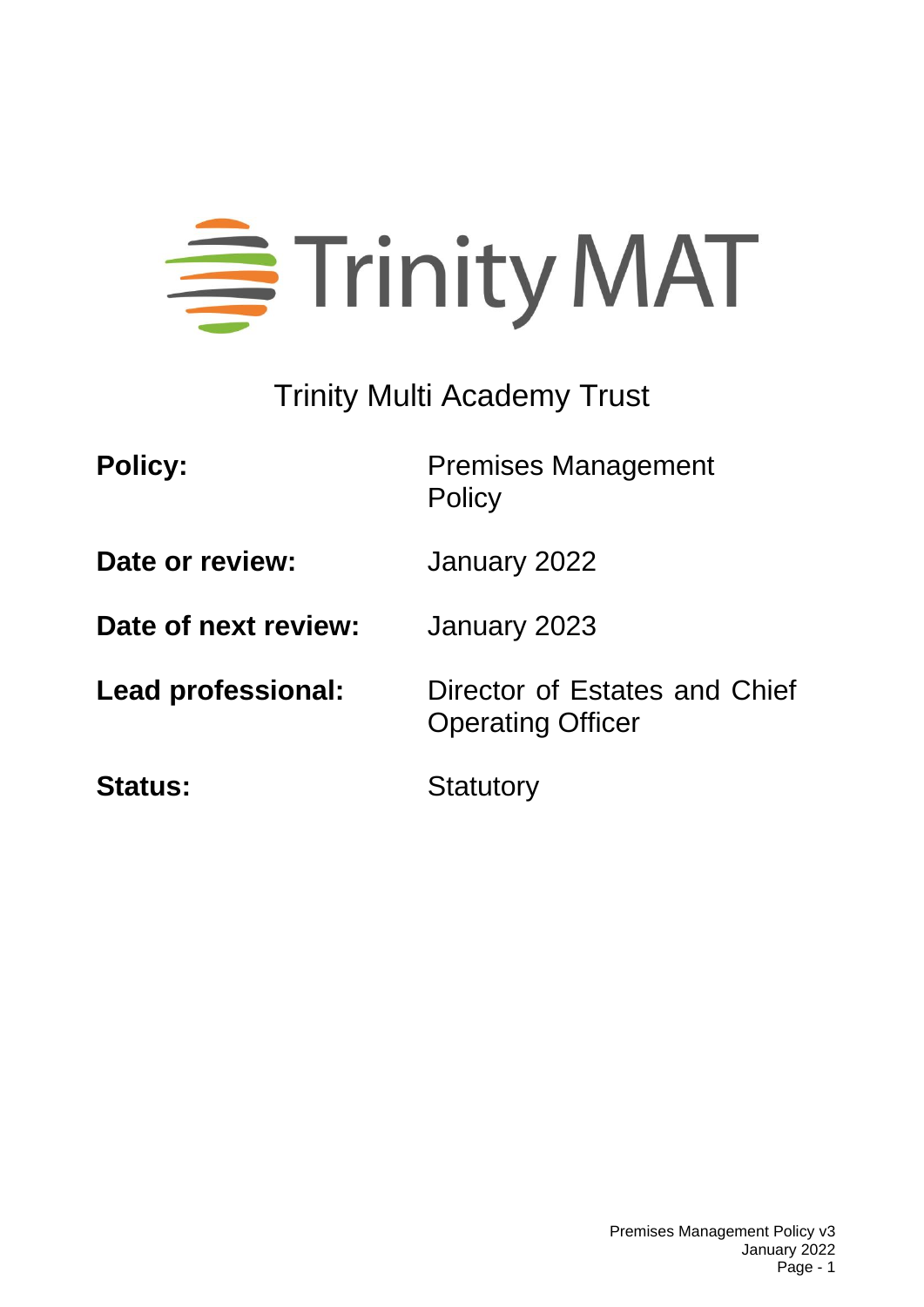# **1. Purpose of policy and guiding principles**

- 1.1. The Directors of Trinity Multi Academy Trust have overall responsibility for ensuring that each academy within the trust has its own specific premises management documents (e.g. PPM Schedule; Risk Assessments). The Local Governing Body (LGB) has primary responsibility for each site, ensuring implementation of policies.
- 1.2. Each academy has an appointed member of staff who is responsible for ensuring that the site meets statutory and best practice obligations for managing their academy site. Generally this will be the Premises (or Site) Manager. This person ensures all necessary maintenance and repairs are carried out.
- 1.3. This document outlines the general principles that will apply to each site and provides templates to ensure these obligations are met.
- 1.4. Each site will have a designated leader and/or manager for all issues relating to their site, usually the Finance and Operations Manager or equivalent. This person is responsible to the Principal, or a senior leader as delegated by the Principal. The Premises (or Site) Manager will work as directed by the Principal or designated colleague. The Premises team will undertake any task as reasonably directed by the Principal.
- 1.5. The Premises (or Site) Manager has lead responsibility for site issues and has overall responsibility for premises health and safety, cleanliness and security. This person must inform the Principal, or their Line Manager, of any issues that may compromise health and safety, cleanliness or security.
- 1.6. Throughout this policy the term 'Buildings' is used. This encompasses the physical buildings, grounds and fixed assets and resources that are academy property and/or owned by the academy trust.
- 1.7. Contained in **Appendix 1** is an example of a trust Premises Management schedule. This schedule should be adapted by each academy to suit their site, buildings, age range of pupils and other contextual information.
- 1.8. Each site will hold a premises management plan, which will be reviewed at regular intervals and which informs the resultant action plan.

#### **2. Purpose of policy and guiding principles Statutory provisions and equality**

- 2.1. This policy links with statutory provisions around premises management, including:
	- The Health and Safety at Work etc. Act 1974
	- The Control of Asbestos regulations 2012
	- The Education (School Premises) Regulations 1999 2012
	- Management of Health and Safety at Work Regulations 1999

This is not an exhaustive list and this policy will also have regard for statutory and non-statutory guidance to ensure that our schools and academies are a safe place to work and study.

- 2.2. This policy is underpinned by the Equality Act 2010. Staff, students and visitors should not be treated less favourably as a result of a protected characteristic. This includes gender, sexual orientation, religion, age and disability. The trust's Equality Policy provides further information.
- 2.3. This policy links with other policies in place across the trust and these are referenced in this document.

#### **3. Building condition, suitability and maintenance**

- 3.1. On an on-going basis, the Premises Manager is responsible for ensuring that the academy building complies with statutory and regulatory requirements. This is in relation to:
	- Building condition. The physical state of the premises, ensuring that staff, students and visitors are safe and that the academy can deliver quality education throughout the premises and facilities.
	- Building suitability. The building and facilities are suitable to deliver the curriculum and is not a barrier in raising educational standards.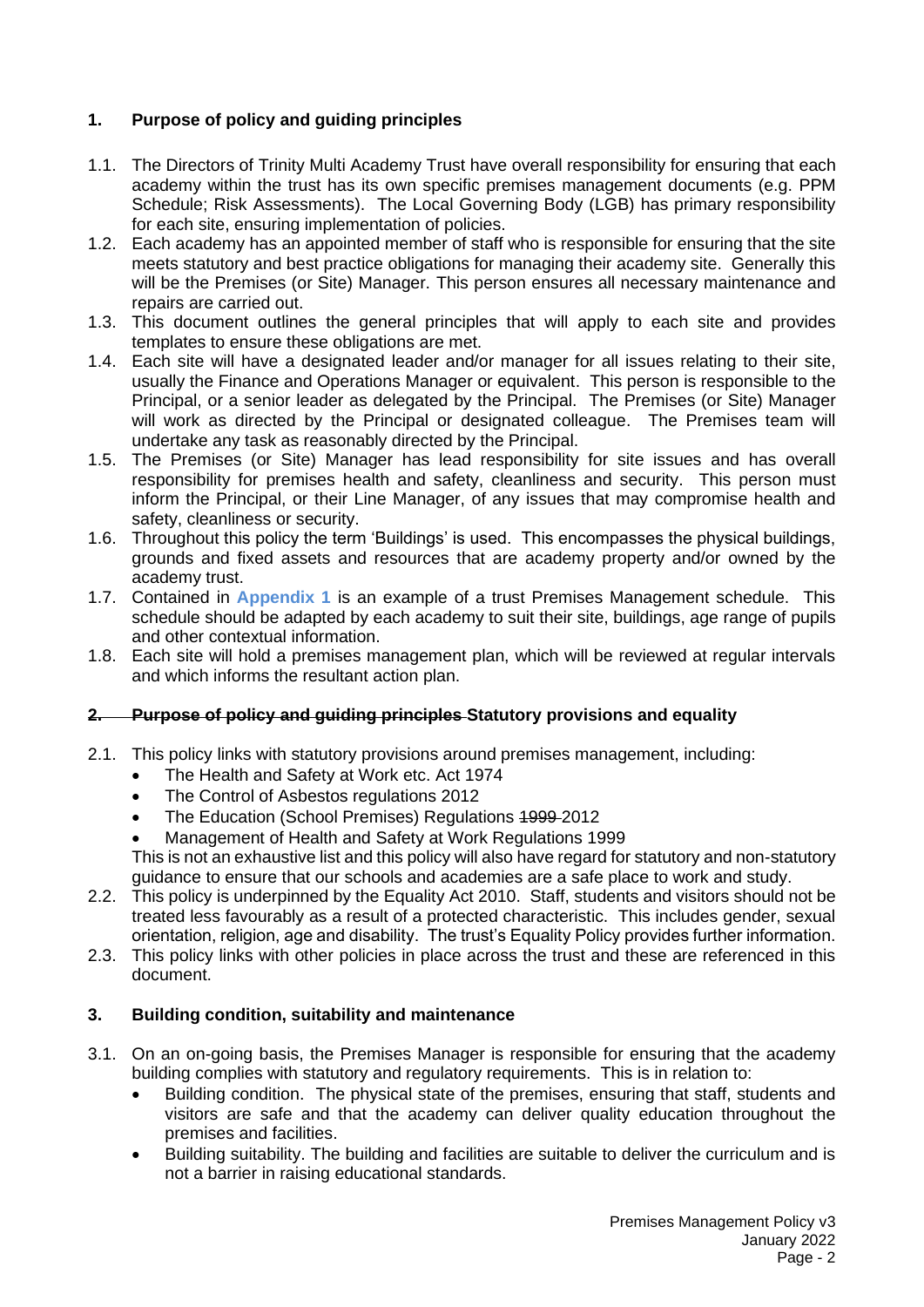- Maintenance. Arrangements are in place for staff to raise a maintenance issue or concern that may impact on the safety of users in the building.
- Accessibility. All reasonable adjustments must be made to ensure the safe and free movement of disabled students, visitors and staff, including those who require wheelchair access. Where there are access issues these must be documented and alternative arrangements put in place.
- 3.2. No area of the building and grounds should compromise health and safety either in terms of design and suitability or condition.
- 3.3. The academy will have suitable catering facilities, including food preparation (or cooking) areas and suitable dining spaces. Where these spaces have a dual purpose (e.g. dining hall) then the Premises Manager will ensure that the dining furniture can be easily removed and stored when not in use for dining.
- 3.4. Each academy will have in place a Display Energy Certificate, in line with statutory regulations.

## **4. Health and Safety at Work**

- 4.1. At all times the Trust expects that premises staff give high regard for their own personal safety and welfare when dealing with any premises matters.
- 4.2. The premises team will ensure that all training is up-to-date, protective clothing is worn when required and that they are suitably qualified to carry out particular tasks. Premises staff will be trained in Asbestos Awareness, First Aid, Moving and Handling, Working at Height, Fire Regulations and Health and Safety and any other relevant area, specific to the needs of the academy at which they work.
- 4.3. The Premises Manager is expected to work closely with the relevant LA's Health and Safety teams, ensuring they stay up-to-date on their professional knowledge and local change in policy or procedure.
- 4.4. Regular Health and Safety Audits should be undertaken and each academy will ensure that risk assessments are current and relevant and do all that is reasonably possible to ensure a safe environment.

## **5. Fire Evacuation arrangements**

- 5.1. The Premises Manager of each academy will ensure that all Fire Exits are operational with clear signage in place.
- 5.2. Each academy will have an evacuation procedure that is practised at least three times per year, with outcomes recorded. Fire alarm call out points and systems checks are also recorded.
- 5.3. The Fire Evacuation procedure will be updated by the Premises Manager, in conjunction with the Principal. The procedure will be circulated at least three times per year and will be made available to new staff during their induction programme.
- 5.4. Fire Risk Assessments are reviewed at least annually and more frequently if material changes occur. Fire risk assessments and Fire Evacuation signs are amended and included within any building alteration or decoration.
- 5.5. All Fire Evacuation plans will ensure that safe evacuation can be achieved by all staff, visitors and students, including those with SEN/D. Where personal evacuation plans are needed the Premises Manager will communicate this to the Principal.
- 5.6. The Premises Manager is responsible for routine checking and maintenance of fire detection (and alarm), fire doors and firefighting equipment.

## **6. Asbestos**

- 6.1. The Premises Manager will ensure that the academy meets its duty to manage asbestos in the academy premises.
- 6.2. Appropriate asbestos surveys will be undertaken by a qualified contractor and the findings from the survey recorded, and relevant actions put in place.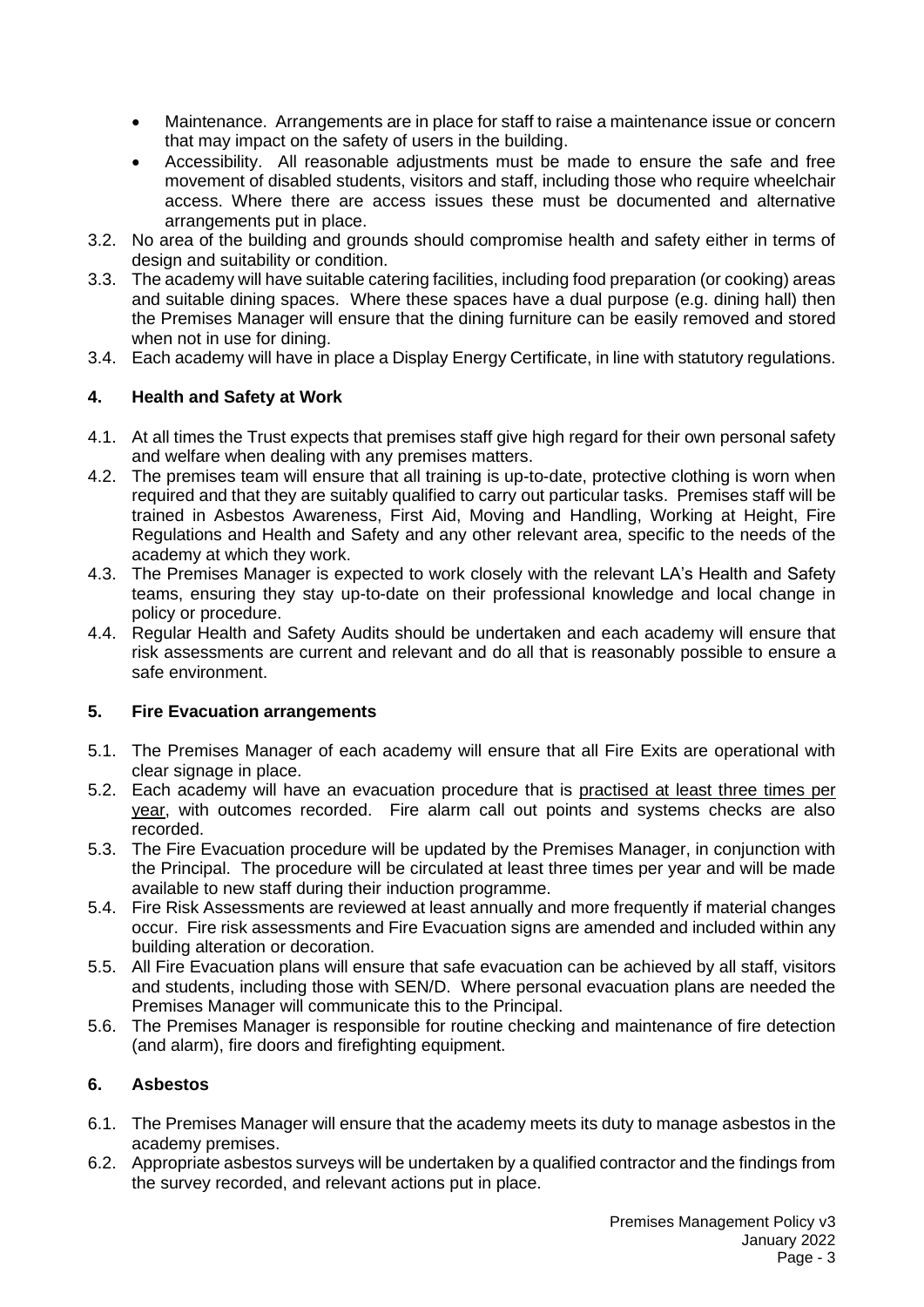6.3. Where required a premises asbestos management plan (PAMP) to manage the risks identified will be put in place and shared with the LGB. All staff should consult with the Premises Manager before any works, maintenance, installation or display is undertaken to ensure that the actions are safe and in accordance with the PAMP.

## **7. Heating, Lighting and Ventilation**

- 7.1. The premises team will ensure that the academy is suitably heated for staff and students and will inform the Principal of any major concerns.
- 7.2. Heating and lighting should meet legal requirements.
- 7.3. Regular checks will be made to ensure that ventilation and cooling systems are in working order and meet regulatory or manufacturers standards.

## **8. Water supply and drainage**

- 8.1. The Premises Manager will ensure that the academy's water supply meets regulatory requirements by carrying out checks at regular intervals.
- 8.2. The academy should have a clean supply of water for domestic purposes (including drinking water) and washing facilities should have an adequate supply of hot and cold water (wash basins and sinks).
- 8.3. The temperature of the water supply should not exceed statutory temperatures.
- 8.4. There should be adequate drainage for disposing waste water. Regular checks should be carried out to ensure this is in working order. Where faults occur drainage specialists should be contacted.

## **9. Sanitation and welfare**

- 9.1. Sufficient sanitation facilities should be available for staff, students and visitors and should reflect the needs of the academy. This includes any SEN/D students and those with intimate care or medical needs.
- 9.2. Sanitation requirements should review the number of students, their age, their needs and the physical layout of the building.
- 9.3. Sanitation requirements should review feminine hygiene facilities, staff room/common areas, washrooms, toilet areas, shower facilities (PE and staff changing areas)
- 9.4. Clearly identified changing areas should be provided wherever possible and these should reflect the needs of the school and the curriculum. Advice should be sought where a student's needs, under the Equality Act, need to be adjusted to suit their requirements.
- 9.5. Wherever possible a medical room should be available for examination and storage or medical supplies (including medication), this should have a wash basin. Where it is not possible to provide a medical room suitable storage facilities should be available.

## **10. Maintenance and cleaning**

- 10.1. It is the site team's responsibility to ensure that the academy is kept as clean and tidy as possible. The Premises Manager will have in place systems to monitor these standards.
- 10.2. Electrical and mechanical checking and maintenance will take place on a regular basis and each academy will have in place a schedule for testing electrical equipment and installations. This will include any emergency lighting or other systems.
- 10.3. Each academy will have a system for reporting faults and day-to-day maintenance issues. The site team will need to decide on necessary action based on urgency, threat to student/staff safety and cost of repair.
- 10.4. It is acknowledged that much of the maintenance work, including decoration will take place in academy holiday periods.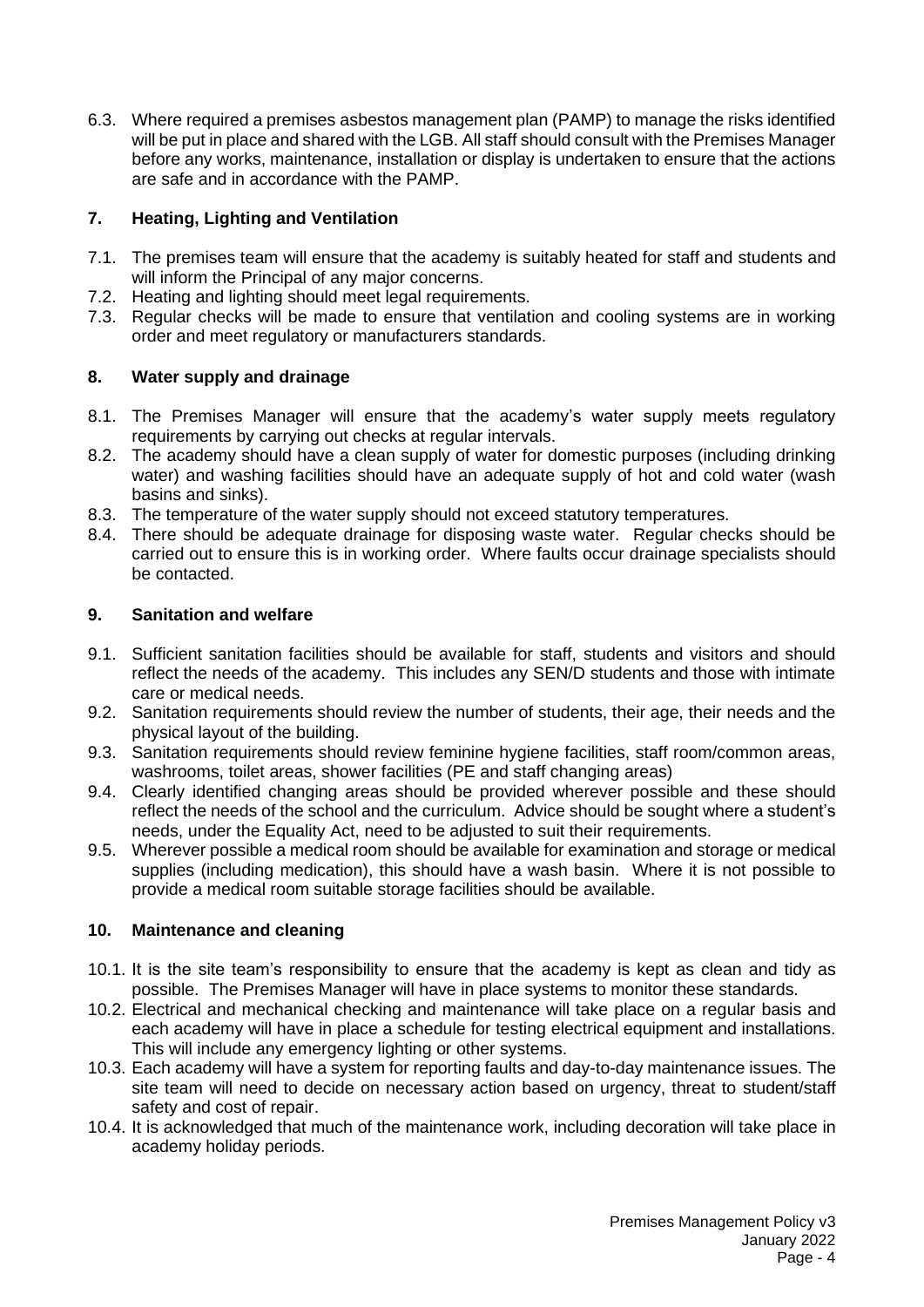## **11. Furniture, fittings and equipment**

- 11.1. Furniture and fittings in the academy should be appropriate to the age and need of students. Within budget constraints, consideration will be given to specific requests for furniture and fittings.
- 11.2. The Premises Manager, within the annual maintenance programme, will review the condition and suitability of furniture and fittings. This will include any sports or gym equipment, playground equipment and equipment used in practical subjects (e.g. Resistant Materials).
- 11.3. The Premises Manager is also responsible for ensuring that any equipment used for cleaning, repairs or general maintenance is in a good state of repair and fit for purpose.
- 11.4. The Premises Manager will ensure that details of any assets that should be recorded on the asset register are provided to the relevant Finance Manager.

#### **12. Safety, security and safeguarding**

- 12.1. Each academy's premises team has overall responsibility for opening the academy at the start of the day and for locking it up securely at the end of business. This includes all exits, doors and windows, as well as the perimeter area.
- 12.2. The Premises Manager will put plans in place to ensure that movement around the building and grounds is safe and secure. Public areas are free from obstruction, entrances are maintained and appropriate signage is in place.
- 12.3. The Premises Manager will ensure that all alarms and other security measures are fit for purpose and in working order, this is likely to involve an external contractor.
- 12.4. The academy's premises team must take overall responsibility for any visiting contractor to the academy site, making sure that they work safely and adhere to the academy's safeguarding policies.
- 12.5. The Premises Manager will ensure the safe, and secure where appropriate, storage of all materials.
- 12.6. All security arrangements should be based on a risk assessment and be balanced against insurance risk and budget resources.

#### **13. Charging, Remissions and Lettings**

- 13.1. The trust has in place a Charging and Remissions Policy.
- 13.2. The trust has in place a Lettings Policy which can be adapted for each academy depending on their charging arrangements and which facilities are available for hire. Please contact the individual academy for further information.

## **14. Other provisions**

- 14.1. The premises team will abide by all policies relating to staff working in an academy.
- 14.2. Each Premises Manager will have a budget to work within. Any additional expenditure must be agreed in accordance with the trust's Finance Policy.
- 14.3. The Premises Manager will arrange for grounds maintenance work to be carried out, to ensure that all PE or other outdoor facilities meet high education and overall appearance standards. This may involve working closely with Grounds Maintenance teams to ensure a co-ordinated approach to a whole academy site.
- 14.4. The Premises Manager and site team are responsible for ensuring that everything that can be done is undertaken to keep an academy open during poor weather or other emergency situations. This is done with an overarching commitment to staff and student safety. The Premises Manager will liaise with the Principal to make a decision if, based on a risk assessment, the school should open/remain open. The decision to open remains with the Principal.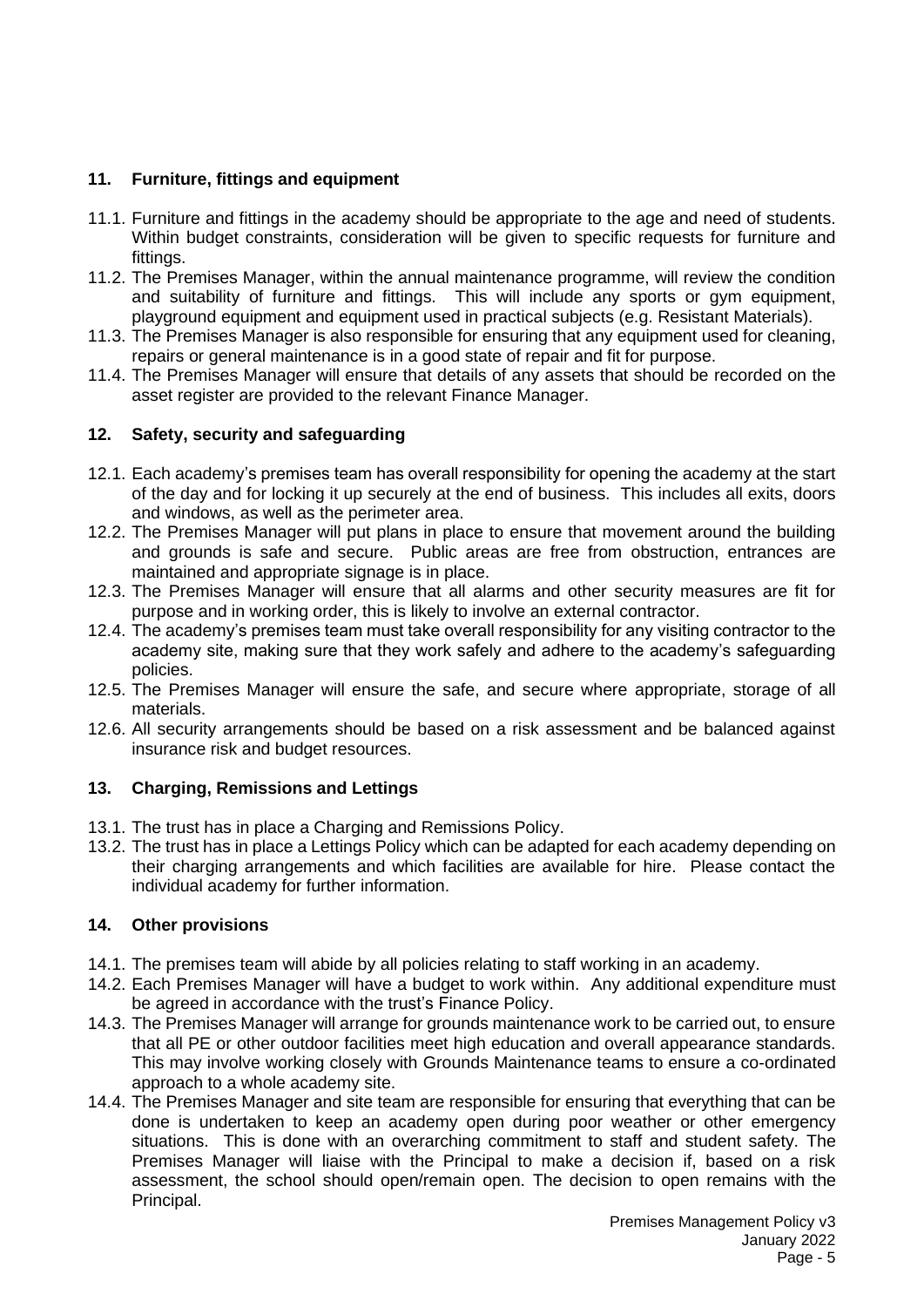#### **15. Roles and responsibilities**

- 15.1 The role of the Board of Directors and Local Governing Body
	- 15.1.1 The Directors of the trust have delegated a number of responsibilities to the Local Governing Body (LGB) within each academy and expect the LGB to monitor the implementation and practice of policy and procedure. LGBs will report back to the CEO and Board of Directors where there are any concerns regarding premises management and with any suggestions to improve management.
	- 15.1.2 Where required the Board of Directors with the LGB will be required to confirm an academy has met its statutory obligations.
- 15.2 The role of the Principal<br>15.2.1 Each Principal
	- Each Principal is responsible for the safety and security of their students, staff and premises.
	- 15.2.2 Each Principal will take advice from the premises team before deciding to open/close their academy. The responsibility for this decision is the Principal's.
	- 15.2.3 Each Principal will have a staffing structure which makes clear where the responsibilities for Premises Management, within their academy, lies.
- 15.3 The role of the Finance and Operations Manager
	- 15.3.1 The Finance and Operations Manager, or equivalent, in each academy, will take responsibility for supervising all areas of Premises Management and health and safety, and for overseeing the work of the Premises Manager.
- 15.4 The role of the Premises Manager (or other designated persons)
	- 15.4.1 Each Principal is responsible for the safety and security of their students, staff and premises.
	- 15.4.2 The Premises Manager will ensure that all subsequent health and safety checks are carried out as per schedule, including PAT testing, Fire Alarm and Extinguisher checks and Legionella checks, heating, gas, electricity, pests - and will inform the Principal of any concerns.
- 15.5 The role of all staff
	- 15.5.1 All staff are responsible for reporting any concerns or faults as soon as possible to ensure the safe and smooth running of the academy.
	- 15.5.2 All staff are responsible for their own Health and Safety with regards to the maintenance and use of academy equipment and resources.
- 15.6 The role of the Director of Estates and Facilities
	- 15.6.1 To provide guidance and support to Principals, designated site leaders (usually the Finance and Operations Managers or equivalent) and the site premises teams to ensure adherence to this policy, that buildings and premises are safe and compliant and that statutory maintenance and inspections are carried out as scheduled and recorded.

15.7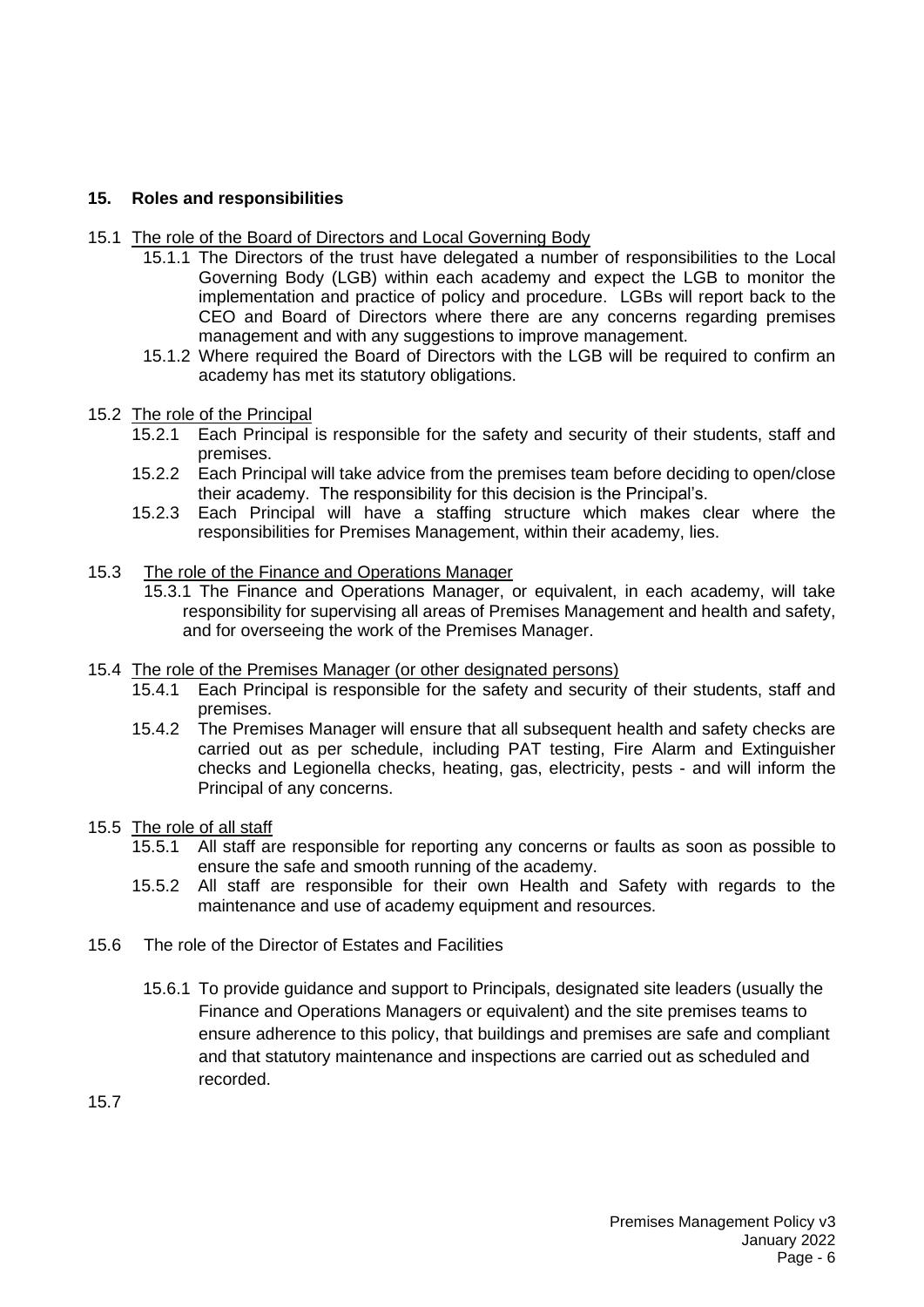# **Appendix 1 - Statutory Maintenance and Inspection Guide (Example template)**

| <b>Issue / Area</b><br>(listed alphabetically)                                        | <b>Requirements / Guidance</b>                                                                                                                                                                           | Frequency /<br><b>Regularity</b>                                                                       | Assessment of<br>Competency of                                                                                                            | Evidence required to<br>demonstrate compliance                                                                          | Statutory/Regulatory/In<br>dustry Code/Good                                                                                                                                                                                                                                                                                                                                        |
|---------------------------------------------------------------------------------------|----------------------------------------------------------------------------------------------------------------------------------------------------------------------------------------------------------|--------------------------------------------------------------------------------------------------------|-------------------------------------------------------------------------------------------------------------------------------------------|-------------------------------------------------------------------------------------------------------------------------|------------------------------------------------------------------------------------------------------------------------------------------------------------------------------------------------------------------------------------------------------------------------------------------------------------------------------------------------------------------------------------|
| <b>Asbestos</b>                                                                       | Overall duty is to manage asbestos in<br>premises.<br>Each site should have an asbestos<br>management survey.                                                                                            | <b>Re-survey</b><br>recommended every<br>$3 - 5$ years                                                 | Contractor<br><b>UKAS Accredited</b><br>company for testing<br>and inspection.                                                            | <b>Current Asbestos</b><br>$\bullet$<br><b>Management Survey.</b><br><b>Completed asbestos log</b><br>$\bullet$<br>book | practice<br><b>Control of Asbestos</b><br><b>Regulations 2012</b>                                                                                                                                                                                                                                                                                                                  |
|                                                                                       | Each site must have a site specific<br>asbestos management plan, including<br>asbestos risk register and action plan.                                                                                    | <b>Reviewed annually</b>                                                                               | No specific skills<br>required, but asbestos<br>awareness training<br>recommended.                                                        | <b>Awareness training</b><br>$\bullet$<br>recommended. Asbestos<br>management plan, risk<br>register and action plan    |                                                                                                                                                                                                                                                                                                                                                                                    |
|                                                                                       | <b>Demolition/refurbishment survey for</b><br>areas undergoing construction,<br>renovation or maintenance where<br>intrusive work is planned.                                                            | <b>Prior to intrusive</b><br>works taking place.                                                       | <b>UHAS Accredited</b><br>company for testing<br>and inspection.                                                                          | <b>Demolition/refurbishment</b><br>survey for areas where<br>intrusive work is planned.                                 |                                                                                                                                                                                                                                                                                                                                                                                    |
|                                                                                       | Asbestos removal or remedial works                                                                                                                                                                       | <b>Where management</b><br>survey recommends<br>action or as part of<br>refurbishment or<br>demolition | <b>Removal company to</b><br>be an HSE Licensed<br><b>Contractor, preferably</b><br>holding a 3 year<br>licence.                          | <b>Clearance certification and</b><br>hazardous waste<br>consignment notes for any<br>removal works carried out.        |                                                                                                                                                                                                                                                                                                                                                                                    |
|                                                                                       | <b>Regular monitoring of visible asbestos</b><br>to determine condition.                                                                                                                                 | <b>Annual</b>                                                                                          | <b>Visual inspection only</b><br>and can be carried by<br>premises staff who<br>have had asbestos<br>awareness training.                  | <b>Annual monitoring inspection</b><br>form                                                                             |                                                                                                                                                                                                                                                                                                                                                                                    |
| <b>Air Conditioning</b><br>and Ventilation<br>(including fans,<br>filters and motors) | Units and systems should be<br>maintained according to the<br>manufacturer's guidance. Units and<br>systems may require an inspection<br>under the Energy Performance of<br><b>Buildings Regulations</b> | <b>Annual or bi-annual</b>                                                                             | <b>Holds C&amp;G 2078</b><br>$\bullet$<br><b>Holds CITB Safe</b><br>$\bullet$<br><b>Handling of</b><br><b>Refrigerants</b><br>certificate | F-Gas records.<br>$\bullet$<br><b>Maintenance records</b><br>$\bullet$                                                  | <b>BSEN 378.</b><br><b>Refrigeration systems -</b><br><b>Safety and</b><br><b>Environmental</b><br>requirements.<br><b>BS 5720 and BS5925;</b><br><b>Building Regulations</b><br>1991 F1 "Means of<br><b>Ventilation</b> "<br><b>Energy Performance of</b><br><b>Buildings Regulations</b><br>(Certificates and<br><b>Inspections) (England</b><br>and Wales) Regulations<br>2013. |
| <b>AMP (Asset</b><br><b>Management Plan)</b>                                          | The council is required to conduct asset<br>management plan surveys (AMP's) on                                                                                                                           | 3-year rolling cycle.                                                                                  | <b>Surveyors qualified to</b><br><b>BICS/RICS or</b>                                                                                      | <b>Current survey</b>                                                                                                   | <b>DfE Requirement</b>                                                                                                                                                                                                                                                                                                                                                             |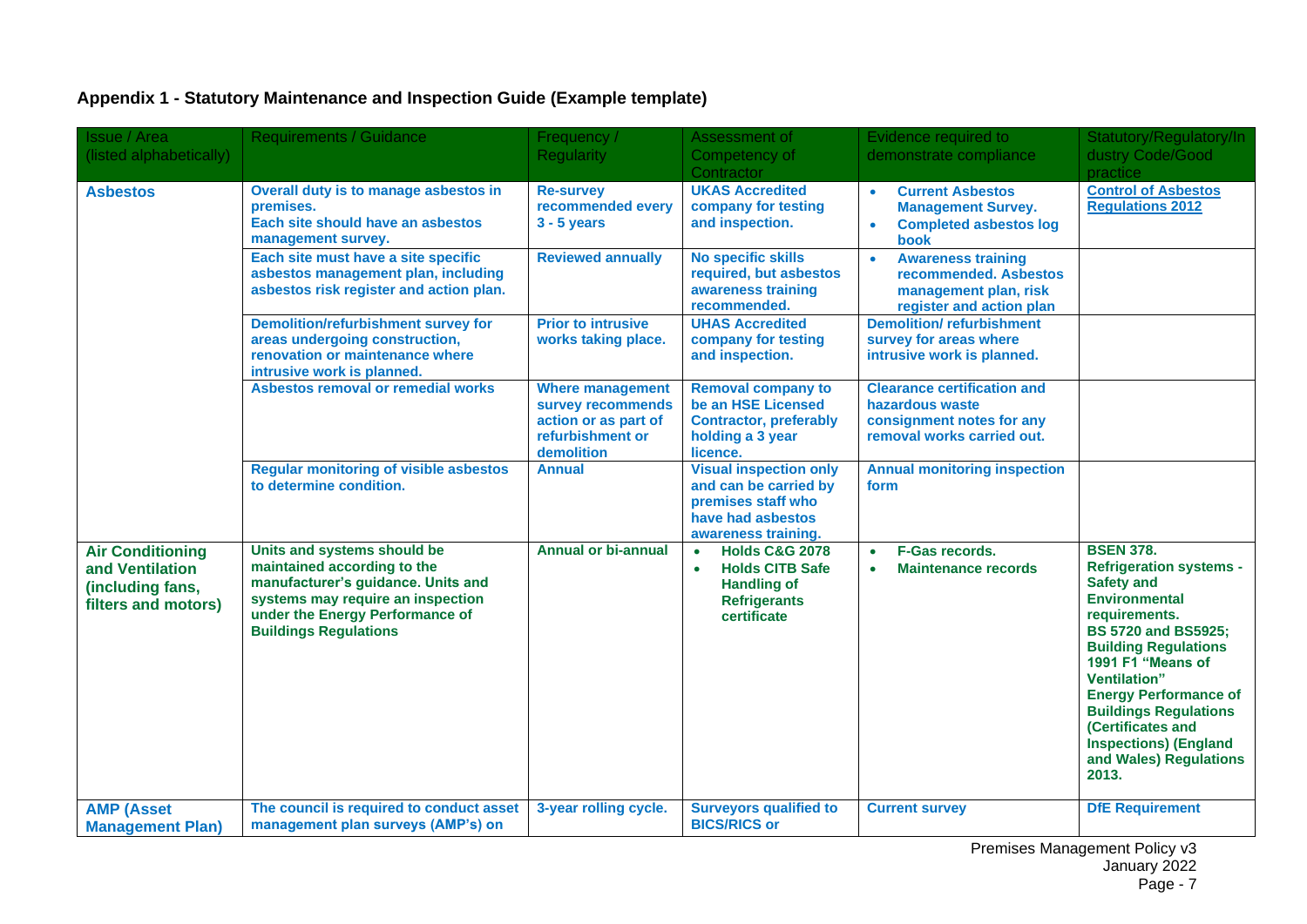| Issue / Area<br>(listed alphabetically)                                                            | <b>Requirements / Guidance</b>                                                                                                                                                                                                                                                                                                                         | Frequency /<br><b>Regularity</b>                                            | Assessment of<br>Competency of<br>Contractor                                                                                                                                               | Evidence required to<br>demonstrate compliance                                                                                                                                                                                                                                                                                      | Statutory/Regulatory/In<br>dustry Code/Good<br>practice                                                                                      |
|----------------------------------------------------------------------------------------------------|--------------------------------------------------------------------------------------------------------------------------------------------------------------------------------------------------------------------------------------------------------------------------------------------------------------------------------------------------------|-----------------------------------------------------------------------------|--------------------------------------------------------------------------------------------------------------------------------------------------------------------------------------------|-------------------------------------------------------------------------------------------------------------------------------------------------------------------------------------------------------------------------------------------------------------------------------------------------------------------------------------|----------------------------------------------------------------------------------------------------------------------------------------------|
| <b>Surveys (for</b><br>educational<br>establishments<br>only)                                      | educational establishments, which are<br>then provided to the Department for<br><b>Education (DfE) and used to determine</b><br>property maintenance funding for the<br>coming year.<br>The returns to the DFE will include<br>basic factual data and data relating to<br>the three AMP categories of 'condition',<br>'suitability' and 'sufficiency'. |                                                                             | equivalent arranged by<br>the Local Authority.                                                                                                                                             |                                                                                                                                                                                                                                                                                                                                     |                                                                                                                                              |
| <b>Boiler</b><br><b>Maintenance</b>                                                                | Must be maintained in accordance with<br>the manufacturers' recommendations.<br>Safety inspections are to include<br>internal gas pipe work, including all<br>ancillary equipment including the pipes,<br>valves, regulators, boosters and<br>compressors.                                                                                             | <b>Annual</b>                                                               | <b>The Service</b><br>technician's Gas Safe<br>card has credits<br>appropriate to the<br>equipment / service<br>being maintained.                                                          | Maintenance records are kept<br>including:<br>Date of maintenance<br>$\bullet$<br>Date by which next<br>$\bullet$<br>maintenance is due<br><b>Record of defects</b><br>And rectification.<br><b>Service document should</b><br>$\bullet$<br>also record the Gas Safe<br>registration of the<br>technician carrying out<br>the work. | <b>Gas Safety (Installation</b><br>and Use) Regulations<br>1998                                                                              |
| <b>Catering</b><br>equipment                                                                       | Must be maintained in accordance with<br>the manufacturers' recommendations<br>and according to the type of equipment.<br>See other entries covering<br><b>Gas appliances</b><br>$\bullet$<br><b>Electrical equipment</b><br>$\bullet$<br><b>Pressure cookers</b><br>$\bullet$<br><b>Firefighting equipment</b><br>$\bullet$                           | In line with<br>manufacturers<br>requirements                               | <b>Ensure that service</b><br>technician has<br>demonstrable proof of<br>competency e.g. a Gas<br>Safe card with credits<br>appropriate to the<br>equipment / service<br>being maintained. | <b>Records of examination and</b><br>maintenance are kept,<br>including date of<br>inspection/maintenance, date<br>next inspection or<br>maintenance due and record<br>of defects and rectification                                                                                                                                 | <b>Gas Safety (Installation</b><br>and Use) Regulations<br>1998 Provision and Use<br>of Work Equipment<br><b>Regulations 1998</b><br>(PUWER) |
| <b>CCTV</b>                                                                                        | <b>Inspection and testing</b>                                                                                                                                                                                                                                                                                                                          | <b>Annual</b>                                                               | <b>Trained technician from</b><br>a recognised company                                                                                                                                     | Written records including date<br>of test, date next test due,<br>defects found and records of<br>repairs to rectify defects.                                                                                                                                                                                                       | <b>Electricity at Work</b><br><b>Regulations 1998 IEE</b><br><b>Wiring Regulations:</b><br><b>BS7671</b>                                     |
| <b>Design and</b><br><b>Technology</b><br>equipment.<br>(See other areas of<br>this guide for LEV, | Routine maintenance carried out as per<br><b>CLEAPSS guide DL254.</b><br><b>Servicing carried out by manufacturer /</b><br>supplier / recognised maintenance<br>company.                                                                                                                                                                               | <b>As specified</b><br><b>Annual or</b><br>manufacturer's<br>recommendation | <b>Trained DT Technician</b><br><b>Trained technician from</b><br>a recognised company.                                                                                                    | As specified in guide<br><b>Records of examination and</b><br>maintenance are kept,<br>including date of<br>inspection/maintenance, date                                                                                                                                                                                            | <b>Provision and Use of</b><br><b>Work Equipment</b><br><b>Regulations 1998</b><br>(PUWER)<br><b>CLEAPSS DL 254</b>                          |

Premises Management Policy v3 January 2022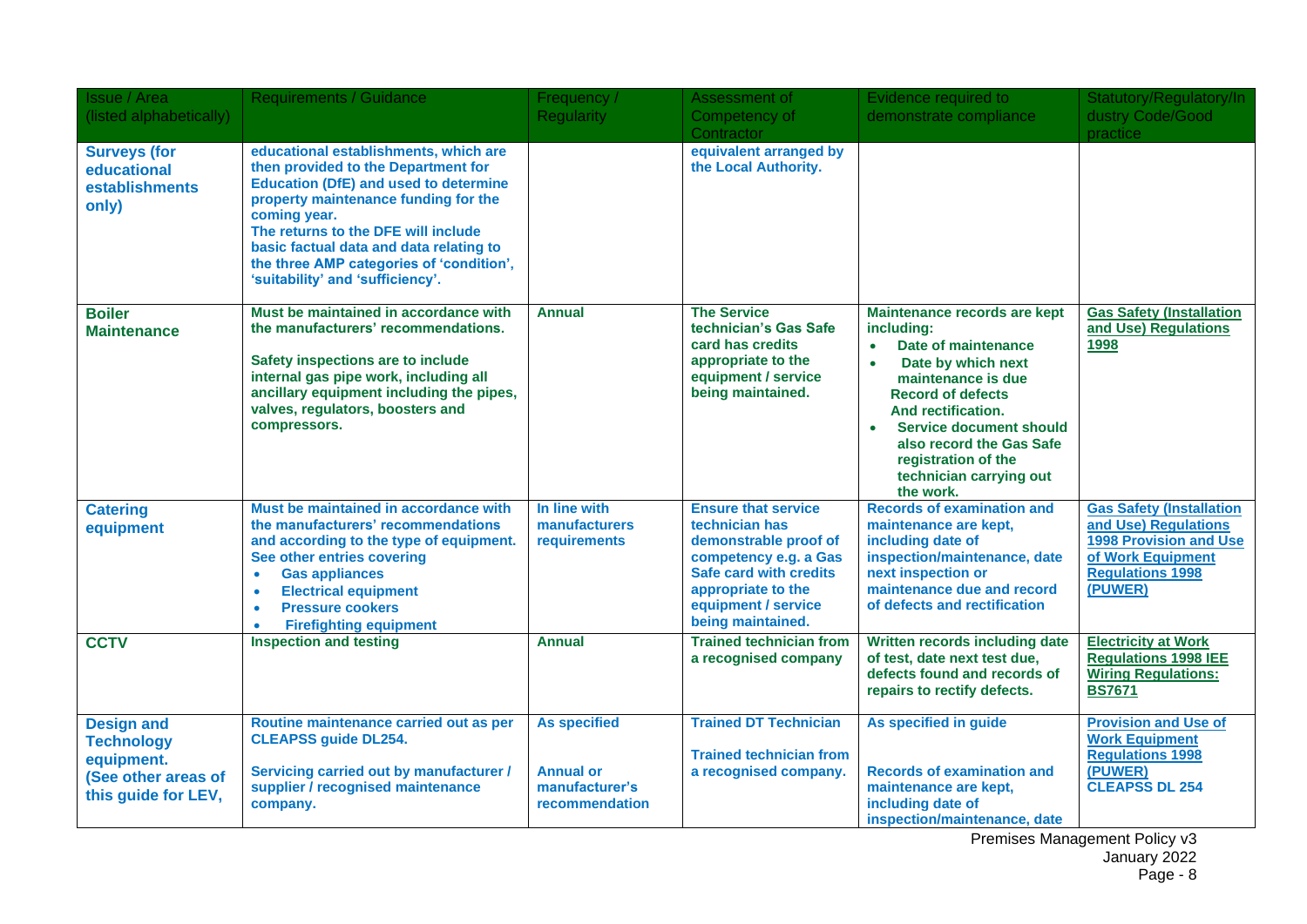| <b>Issue / Area</b><br>(listed alphabetically)                                           | <b>Requirements / Guidance</b>                                                                                                                                                                                                                                                                                                                                                                                                                                                          | Frequency /<br><b>Regularity</b>                                                                                                            | Assessment of<br>Competency of<br>Contractor                                                                                                                  | Evidence required to<br>demonstrate compliance                                                                                                                                                                                                                                               | Statutory/Regulatory/In<br>dustry Code/Good<br>practice                                                                                                                                                                             |
|------------------------------------------------------------------------------------------|-----------------------------------------------------------------------------------------------------------------------------------------------------------------------------------------------------------------------------------------------------------------------------------------------------------------------------------------------------------------------------------------------------------------------------------------------------------------------------------------|---------------------------------------------------------------------------------------------------------------------------------------------|---------------------------------------------------------------------------------------------------------------------------------------------------------------|----------------------------------------------------------------------------------------------------------------------------------------------------------------------------------------------------------------------------------------------------------------------------------------------|-------------------------------------------------------------------------------------------------------------------------------------------------------------------------------------------------------------------------------------|
| <b>Gas appliances lifts</b><br>etc.)                                                     | <b>Design and Technology department</b><br>health and safety audit                                                                                                                                                                                                                                                                                                                                                                                                                      | <b>Every 2 years</b>                                                                                                                        | <b>DATA /CLEAPSS</b><br>approved person.                                                                                                                      | next inspection or<br>maintenance due and record<br>of defects and rectification.                                                                                                                                                                                                            |                                                                                                                                                                                                                                     |
| <b>Disabled</b><br><b>Access</b>                                                         | <b>Complete an Access Audit to identify</b><br>areas where the service is inaccessible.<br>The audit should then enable schools to<br>complete an Accessibility Plan. Those<br>who offer services to members of the<br>public or who employ others or<br>organisations providing education and<br>training, are obliged by legislation to<br>ensure that those services are<br>accessible to all and that employment<br>arrangements do not place disabled<br>people at a disadvantage. | Every 3 years and<br>whenever works are<br>carried out.                                                                                     | <b>Surveyors qualified to</b><br><b>BICS/RICS or</b><br>equivalent.<br>For further help, refer<br>to the National Register<br>of Access Consultants.          | <b>Current Audit report</b>                                                                                                                                                                                                                                                                  | <b>Equality Act 2010</b><br><b>Special Educational</b><br><b>Needs and Disability</b><br><b>Act 2001 (SENDA</b>                                                                                                                     |
| <b>Doors (Automated)</b><br>Applies to powered<br>doors in public<br>buildings.          | Routine servicing according to<br>manufacturer's guidelines<br>Inspection and testing                                                                                                                                                                                                                                                                                                                                                                                                   | 6 monthly<br>Annually                                                                                                                       | NICEIC / ECA registered<br>contractor or equivalent.                                                                                                          |                                                                                                                                                                                                                                                                                              | BS 7036: 1996 Parts 1, 2<br>and 3<br><b>Electricity at Work</b><br><b>Regulations 1998</b><br>BS7671 IEE Wiring<br><b>Regulations</b>                                                                                               |
| <b>Dust and fume</b><br><b>Extraction / Local</b><br><b>Exhaust Ventilation</b><br>(LEV) | Regular maintenance and servicing.<br>Thorough inspection to ensure the<br>design and expected performance is fit<br>for purpose. At least every 14 months.<br>In addition filter fume cupboards should<br>be labelled with the type of filter in place<br>and be appropriate for the chemicals<br>used. The number of hours of use<br>should also be recorded to ensure                                                                                                                | In line with<br>manufacturer's<br><b>Recommendation</b><br>At least every 14<br>months<br>In line with<br>manufacturers'<br>recommendations | <b>Competent person,</b><br>either specifically<br>trained technician or<br>service technician from<br>company testing to<br>appropriate British<br>standard. | Written records of inspection<br>including identification<br>number of system/fume<br>cupboard, date of test, type of<br>test carried out, results of<br>inspection, results of<br>performance test, list of<br>remedial actions necessary.<br>This must be kept for at least<br>five years. | <b>Control of Substances</b><br><b>Hazardous to Health</b><br><b>Regulations 2002</b><br>(COSHH)<br><b>Fume cupboards BS EN</b><br>14175-2 2003 Provision<br>and Use of Work<br><b>Equipment Regulations</b><br><b>1998 (PUWER)</b> |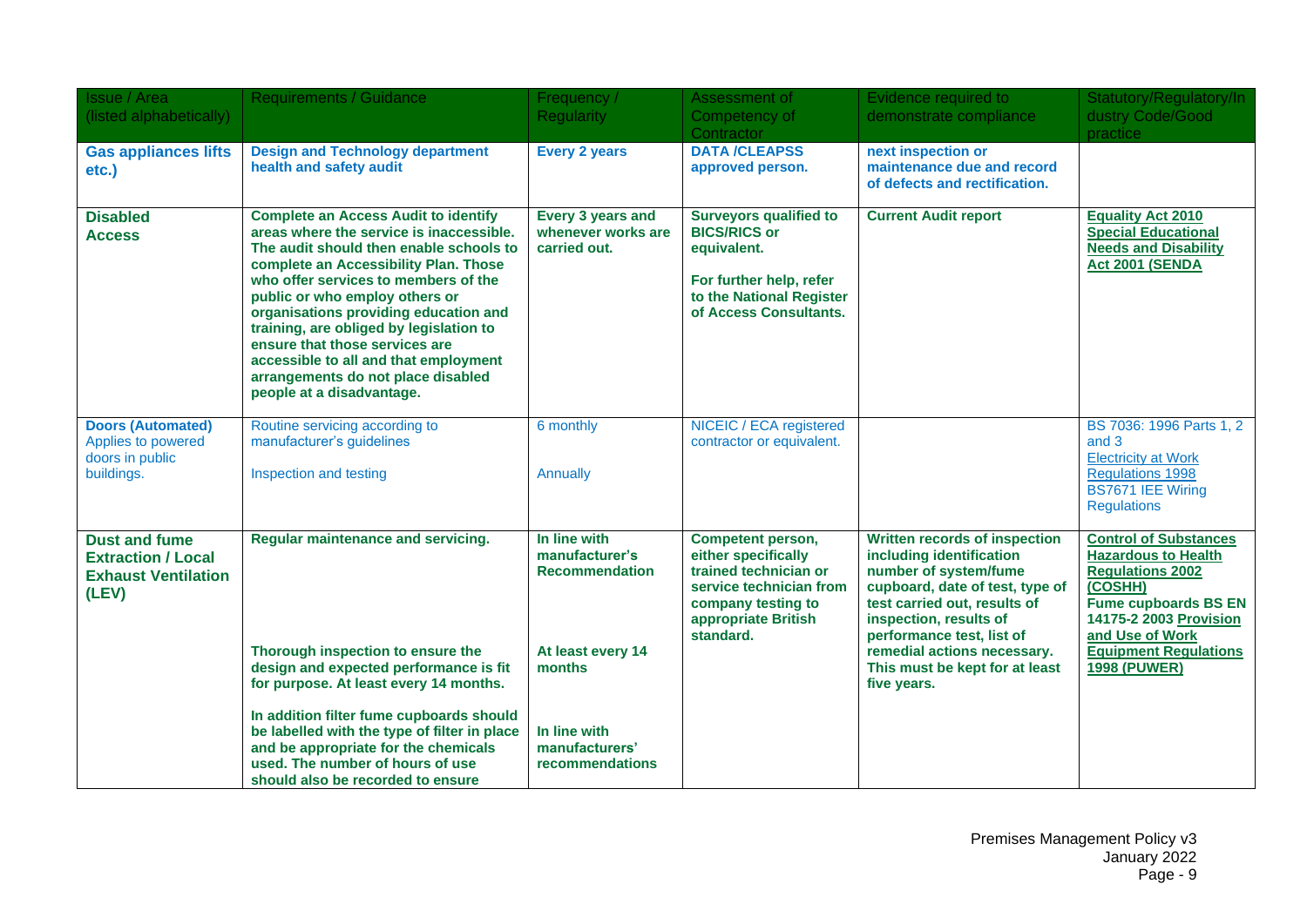| <b>Issue / Area</b><br>(listed alphabetically)     | Requirements / Guidance                                       | Frequency /<br><b>Regularity</b>                                                                                                                                                                                                        | Assessment of<br>Competency of                                                                                                                                                                                                                                                                                                                                                                                                                                                                                                                      | Evidence required to<br>demonstrate compliance                                                                               | Statutory/Regulatory/In<br>dustry Code/Good                                                             |
|----------------------------------------------------|---------------------------------------------------------------|-----------------------------------------------------------------------------------------------------------------------------------------------------------------------------------------------------------------------------------------|-----------------------------------------------------------------------------------------------------------------------------------------------------------------------------------------------------------------------------------------------------------------------------------------------------------------------------------------------------------------------------------------------------------------------------------------------------------------------------------------------------------------------------------------------------|------------------------------------------------------------------------------------------------------------------------------|---------------------------------------------------------------------------------------------------------|
|                                                    |                                                               |                                                                                                                                                                                                                                         | Contractor                                                                                                                                                                                                                                                                                                                                                                                                                                                                                                                                          |                                                                                                                              | practice                                                                                                |
|                                                    | filters are changed at appropriate<br>periods.                |                                                                                                                                                                                                                                         |                                                                                                                                                                                                                                                                                                                                                                                                                                                                                                                                                     |                                                                                                                              |                                                                                                         |
| <b>Electrical, fixed</b><br><b>installation</b>    | <b>Testing of all fixed wiring and</b><br>distribution boards | <b>Every 5 years</b>                                                                                                                                                                                                                    | <b>NICEIC / ECA</b><br>registered contractor or<br>equivalent.                                                                                                                                                                                                                                                                                                                                                                                                                                                                                      | Written records including date<br>of test, date next test due,<br>defects found and records of<br>repairs to rectify defects | <b>Electricity at Work</b><br><b>Regulations 1998</b><br><b>BS7671 IEE Wiring</b><br><b>Regulations</b> |
| <b>Electrical</b><br><b>Portable</b><br>appliances | <b>Visual inspection</b>                                      | 6 monthly                                                                                                                                                                                                                               | In many low-risk<br>environments, a<br>sensible (competent)<br>member of staff can<br>undertake visual<br>inspections if they have<br>enough knowledge and<br>training.                                                                                                                                                                                                                                                                                                                                                                             | Log of any faults identified<br>and remedial action taken.                                                                   | <b>Electricity at Work</b><br><b>Regulations 1998</b>                                                   |
|                                                    | <b>Combined inspection and testing</b>                        | Varied, but<br>generally annually<br><b>Frequency is</b><br>determined by risk<br>assessment. In<br>practice combined<br>inspection and<br>testing annually is<br>probably easier to<br>manage and<br>therefore more cost<br>effective. | <b>When undertaking</b><br>combined inspection<br>Documented records of<br><b>items tested Test</b><br>stickers placed on<br>items and testing, a<br>greater level of<br>knowledge and<br>experience is needed,<br>and the person will<br>need:<br>The right<br>$\bullet$<br>equipment to do<br>the tests<br>The ability to use<br>$\bullet$<br>this test equipment<br>properly<br>The ability to<br>$\bullet$<br>properly<br>understand the<br>test results A<br><b>NICEIC / ECA /</b><br><b>NAPIT accredited</b><br>contractor is<br>recommended. | Documented records of<br>$\bullet$<br><b>items tested</b><br><b>Test stickers placed on</b><br>$\bullet$<br><b>items</b>     | <b>Electricity at Work</b><br><b>Regulations 1998</b>                                                   |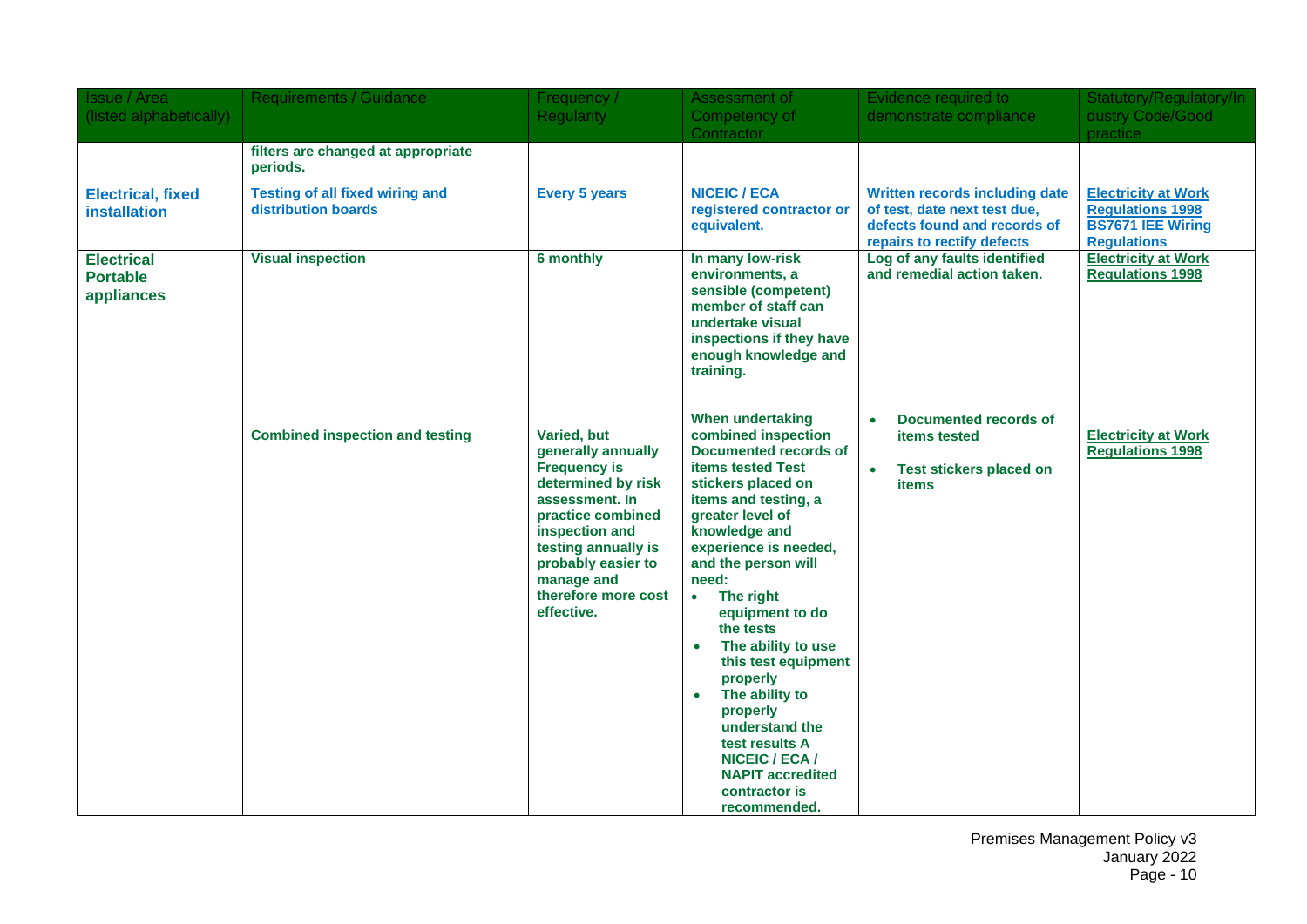| Issue / Area<br>(listed alphabetically)                            | <b>Requirements / Guidance</b>                                                                                                                                                                                                                                                                                                                                                                                                                                                                                                                                                                                                                           | Frequency /<br><b>Regularity</b>                                                                                                                                                                                                                                                                                                          | Assessment of<br>Competency of                                                                                                                                                                                                                                                                                                                | Evidence required to<br>demonstrate compliance                                                   | Statutory/Regulatory/In<br>dustry Code/Good                                                                                                                                                                                                                                                                                                                   |
|--------------------------------------------------------------------|----------------------------------------------------------------------------------------------------------------------------------------------------------------------------------------------------------------------------------------------------------------------------------------------------------------------------------------------------------------------------------------------------------------------------------------------------------------------------------------------------------------------------------------------------------------------------------------------------------------------------------------------------------|-------------------------------------------------------------------------------------------------------------------------------------------------------------------------------------------------------------------------------------------------------------------------------------------------------------------------------------------|-----------------------------------------------------------------------------------------------------------------------------------------------------------------------------------------------------------------------------------------------------------------------------------------------------------------------------------------------|--------------------------------------------------------------------------------------------------|---------------------------------------------------------------------------------------------------------------------------------------------------------------------------------------------------------------------------------------------------------------------------------------------------------------------------------------------------------------|
|                                                                    |                                                                                                                                                                                                                                                                                                                                                                                                                                                                                                                                                                                                                                                          |                                                                                                                                                                                                                                                                                                                                           | Contractor                                                                                                                                                                                                                                                                                                                                    |                                                                                                  | practice                                                                                                                                                                                                                                                                                                                                                      |
| <b>Electrical stage</b><br>lighting                                | <b>Inspection and testing of portable</b><br>dimmer racks with no fixed cabling,<br>plugs, sockets, flexible leads                                                                                                                                                                                                                                                                                                                                                                                                                                                                                                                                       | <b>Every 3 months</b><br>and after every<br>alteration                                                                                                                                                                                                                                                                                    |                                                                                                                                                                                                                                                                                                                                               |                                                                                                  | <b>Electricity at Work</b><br><b>Regulations 1998</b>                                                                                                                                                                                                                                                                                                         |
| <b>Temporary</b><br>electrical<br>installations e.g. for<br>events | Small installations less than 6.5 KW<br><b>Larger installations need</b><br>professional installation.                                                                                                                                                                                                                                                                                                                                                                                                                                                                                                                                                   | <b>Before first use</b><br><b>Dependant on</b><br>length of<br>installation further<br>inspections will<br>be required                                                                                                                                                                                                                    | <b>Person responsible</b><br>should be qualified<br>electrician or<br>someone else who<br>understands the<br>dangers and has the<br>skills necessary to<br>undertake electrical<br>work safely.                                                                                                                                               | <b>Installation and</b><br>commissioning certificates<br>including earth leakage<br>test records | <b>BS 7909 - Code of</b><br>practice for<br>temporary electrical<br>systems for<br>entertainment and<br>related purposes.<br><b>HSE Guidance Note</b><br><b>GS50</b>                                                                                                                                                                                          |
| <b>Emergency</b><br><b>Lighting</b>                                | <b>Disconnect the mains lighting to</b><br>enable a function test of the check<br>emergency lighting units. Usually<br>involves turning on and off with<br>'fish key'<br>Carry out full rated 3 hour load test,<br>including battery test and<br>maintenance. Normally carried out<br>by a competent contractor.                                                                                                                                                                                                                                                                                                                                         | <b>Monthly</b>                                                                                                                                                                                                                                                                                                                            | <b>None required</b>                                                                                                                                                                                                                                                                                                                          | <b>Results normally recorded</b><br>in the Fire log book                                         | <b>Electricity at Work</b><br><b>Regulations 1998</b><br><b>BS 5266: Part 1 1999</b>                                                                                                                                                                                                                                                                          |
| <b>Energy</b><br><b>Performance</b>                                | <b>Display Energy Certificate (DEC) must</b><br>be produced and displayed at all times<br>in a prominent place clearly visible to<br>the public. DECs are only required for<br>buildings that have a total useful floor<br>area of more than 500m2, that are<br>occupied by a public authority or an<br>institution providing a public service to<br>a large number of people, and are<br>frequently visited by members of the<br>public.<br><b>Energy Performance Certificates (EPCs)</b><br>are required when a building is<br>constructed, sold or let. The EPC rating<br>is different from a Display Energy<br>Certificate (DEC) as it shows how the | <b>Where the building</b><br>has a total useful<br>floor area of more<br>than $1,000m^2$ , the<br>DEC is valid for 12<br>months. Where the<br>building has a total<br>useful floor area of<br>between 500m <sup>2</sup> and<br>1000m <sup>2</sup> , the DEC is<br>valid for 10 years<br>When a building is<br>constructed, sold or<br>let | An Energy Assessor,<br>accredited to produce<br><b>DECs or EPCs for that</b><br>type of building, is the<br>only person who can<br>produce the certificates<br>and Advisory Reports<br>for your building.<br>The DEC and EPC will<br>need to be lodged in a<br>national register by the<br>assessor and given a<br>unique reference<br>number | <b>Current certificate and</b><br>advisory report                                                | <b>The Energy</b><br><b>Performance of</b><br><b>Buildings (Certificates</b><br>and Inspections)<br><b>Regulations 2007</b><br><b>Energy Performance of</b><br><b>Buildings Directive</b><br>(EPBD)<br>"Improving the energy<br>efficiency of our<br>buildings - A guide to<br>display energy<br>certificates and<br>advisory reports for<br>public buildings |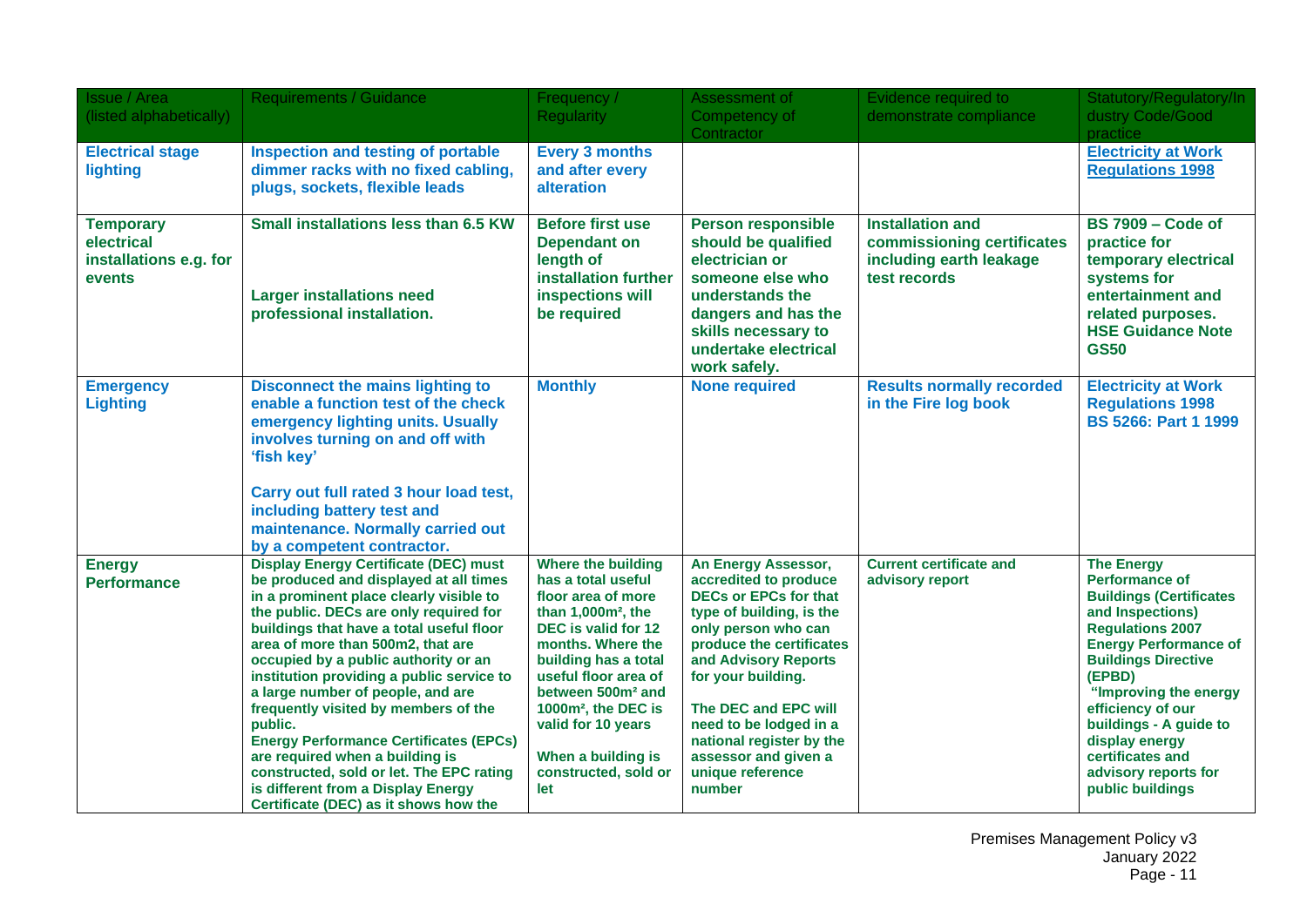| <b>Issue / Area</b>                        | <b>Requirements / Guidance</b>                                                                  | Frequency /                     | Assessment of                                                                                                                                                                                                                                                                                                           | Evidence required to                                   | Statutory/Regulatory/In                                                                            |
|--------------------------------------------|-------------------------------------------------------------------------------------------------|---------------------------------|-------------------------------------------------------------------------------------------------------------------------------------------------------------------------------------------------------------------------------------------------------------------------------------------------------------------------|--------------------------------------------------------|----------------------------------------------------------------------------------------------------|
| (listed alphabetically)                    |                                                                                                 | <b>Regularity</b>               | Competency of<br>Contractor                                                                                                                                                                                                                                                                                             | demonstrate compliance                                 | dustry Code/Good<br>practice                                                                       |
|                                            | building has been constructed, not how<br>it is used.                                           |                                 |                                                                                                                                                                                                                                                                                                                         |                                                        |                                                                                                    |
| <b>Fire detection and</b><br>alarm systems | <b>Testing of call points and sounders on</b><br>rotation                                       | <b>Weekly</b>                   | <b>Basic training in fire</b><br>alarm operation only.                                                                                                                                                                                                                                                                  | Results to be recorded in the<br><b>Fire log book</b>  | BS 5839 1:2013                                                                                     |
|                                            | <b>Inspection and service by competent</b><br>contractor.                                       | Annual (or 25%<br>quarterly)    | <b>Competent engineer</b><br>experienced in type of<br>fire alarm being tested.                                                                                                                                                                                                                                         | <b>Appropriate test and</b><br>inspection certificate  |                                                                                                    |
| <b>Fire doors</b>                          | <b>Operation of release devices</b><br><b>Condition checks</b>                                  | <b>Weekly</b><br><b>Monthly</b> | <b>Trained premises team</b><br>person.                                                                                                                                                                                                                                                                                 | Results to be recorded in the<br>Fire log book.        | <b>Regulatory Reform</b><br>(Fire Safety) Order 2005                                               |
| <b>Firefighting</b><br>equipment:          | Visual check to ensure equipment is in<br>its assigned location and has not been<br>discharged. | <b>Monthly</b>                  | None, visual check<br>only.                                                                                                                                                                                                                                                                                             | <b>Results to be recorded in the</b><br>Fire log book. | <b>BSEN 3 extinguisher</b><br><b>Commissioning and</b><br><b>Maintenance to BS</b><br>5306-3: 2009 |
|                                            | Thorough inspection and testing by<br>competent contractor                                      | <b>Annual</b>                   | <b>BAFE</b> accredited<br>engineer or equivalent<br>trained and qualified<br>engineer                                                                                                                                                                                                                                   | <b>Test Certificate</b>                                |                                                                                                    |
|                                            | <b>Extended service (test discharge)</b>                                                        | 5 yearly                        | <b>BAFE</b> accredited<br>engineer or equivalent<br>trained and qualified<br>engineer                                                                                                                                                                                                                                   | <b>Test Certificate</b>                                |                                                                                                    |
|                                            | <b>Overhaul (hydraulic test)</b>                                                                |                                 |                                                                                                                                                                                                                                                                                                                         | <b>Test Certificate</b>                                |                                                                                                    |
|                                            |                                                                                                 | 10 yearly                       | Hoses are no longer<br>recommended as they<br>are more likely to put a<br>user at risk than<br>prevent injuries. The<br>recommendation is to<br>decommission and<br>remove fire hoses.<br><b>Where hose reels</b><br>remain in sit, they must<br>be maintained to<br>ensure that water flow<br>is adequate and that all |                                                        |                                                                                                    |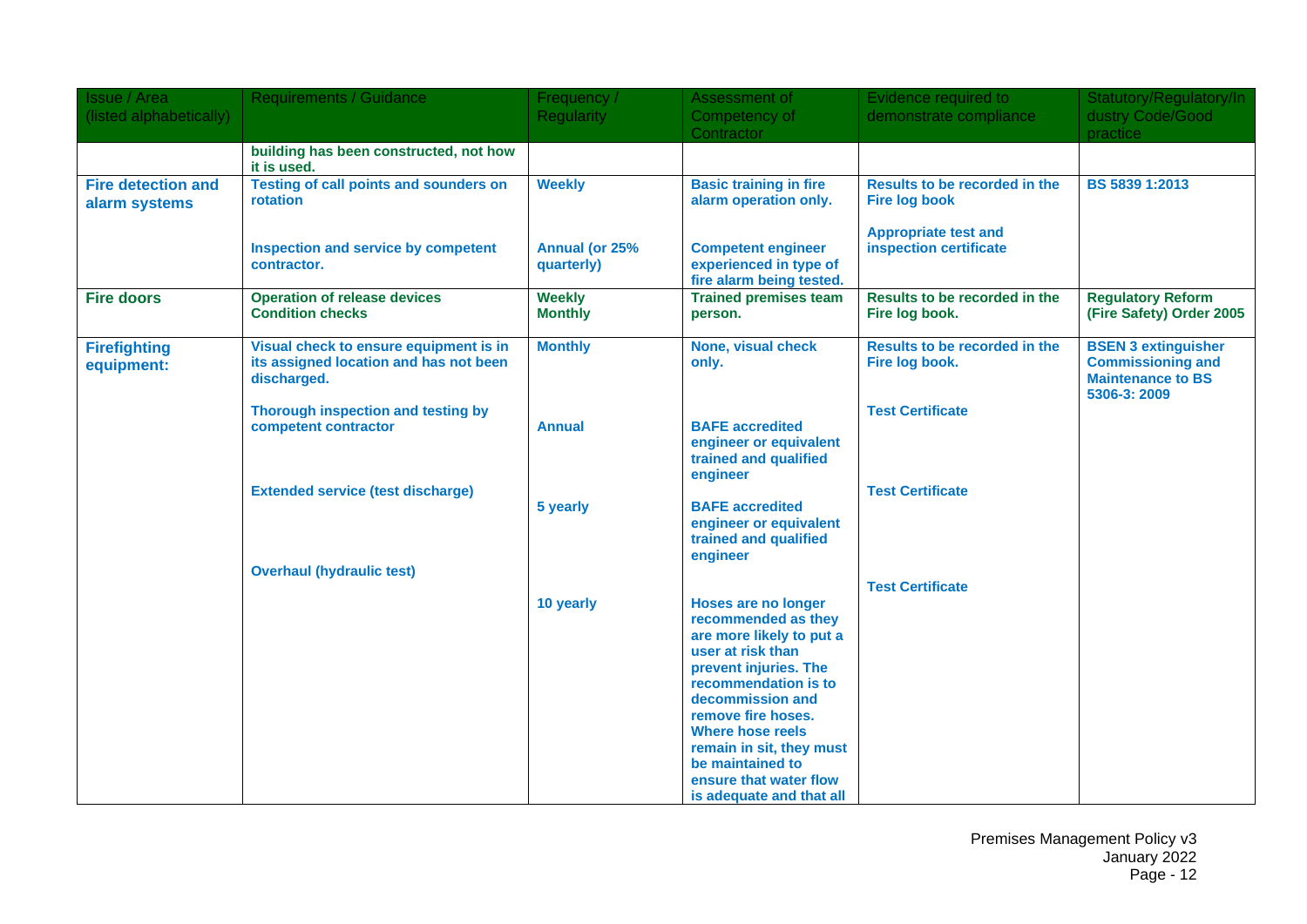| <b>Issue / Area</b><br>(listed alphabetically)                 | <b>Requirements / Guidance</b>                                                                                                                                                                                                                                                                                                | Frequency /<br><b>Regularity</b> | Assessment of<br>Competency of<br>Contractor                                                 | Evidence required to<br>demonstrate compliance                  | Statutory/Regulatory/In<br>dustry Code/Good<br>practice                                                     |
|----------------------------------------------------------------|-------------------------------------------------------------------------------------------------------------------------------------------------------------------------------------------------------------------------------------------------------------------------------------------------------------------------------|----------------------------------|----------------------------------------------------------------------------------------------|-----------------------------------------------------------------|-------------------------------------------------------------------------------------------------------------|
|                                                                |                                                                                                                                                                                                                                                                                                                               |                                  | parts are in good<br>working condition.                                                      |                                                                 |                                                                                                             |
| <b>Firefighting</b><br>equipment:<br><b>Hoses</b>              | Hoses are no longer recommended<br>as they are more likely to put a user<br>at risk than prevent injuries. The<br>recommendation is to<br>decommission and remove fire<br>hoses.                                                                                                                                              | <b>Annual</b>                    | Where hose reels are<br>in place, a flexible<br>tubing pressure test<br>must be carried out. | <b>Test Certificate</b>                                         | <b>BS 5306:Part 1: 2006</b><br>BS 671-3: 2009                                                               |
|                                                                | Where hose reels remain in sit, they<br>must be maintained to ensure that<br>water flow is adequate and that all<br>parts are in good working condition.                                                                                                                                                                      |                                  |                                                                                              |                                                                 |                                                                                                             |
|                                                                | Where hose reels are in place, a<br>flexible tubing pressure test must<br>be carried out.                                                                                                                                                                                                                                     | 5 yearly                         | Where hose reels are<br>in place, a flexible<br>tubing pressure test<br>must be carried out. | <b>Test certificate</b>                                         |                                                                                                             |
| <b>Firefighting</b><br>equipment:<br><b>Sprinklers systems</b> | Annual inspection of system by<br>competent contractor.<br>. BS EN 12845 lists various other<br>monthly, quarterly, six-monthly etc.<br>checks and tests for things such as flow<br>switches, remote signalling and water<br>supply, and further guidance is<br>available from insurers and sprinkler<br>servicing companies. | <b>Annual</b>                    | LPS 1048 approved<br>sprinkler engineer or<br>equivalent                                     | To be logged in the Sprinkler<br>log book and work sheet filed. | <b>BS EN 12845</b><br><b>LPCB TB203 Care</b><br>and Maintenance of<br>automatic sprinkler<br><b>systems</b> |
|                                                                | <b>BSEN12845 and its accompanying</b><br>technical bulletins advise that sprinkler<br>systems should be tested once a week.<br>Seek advice from a competent<br>maintenance company for the full<br>testing, inspection and maintenance<br>requirements as different systems may<br>have different requirements.               | <b>Weekly</b>                    | This can be carried out<br>in-house with<br>appropriate training                             | <b>Results to be recorded in the</b><br>Sprinkler log book.     |                                                                                                             |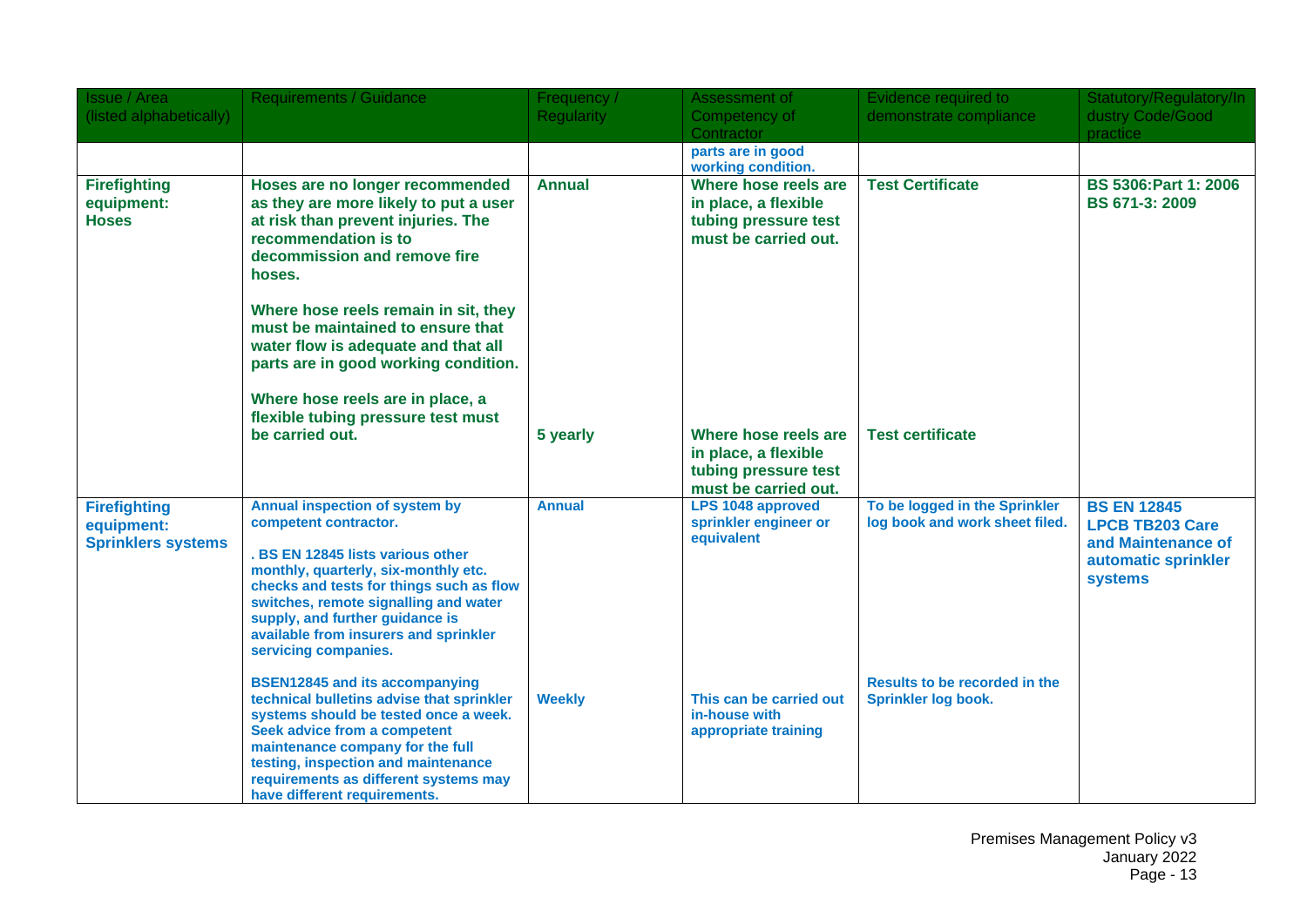| <b>Issue / Area</b><br>(listed alphabetically)                                                                                                                                                                                                                                             | Requirements / Guidance                                                                                                                                                                                   | Frequency /<br><b>Regularity</b>                                                                                                                                                     | Assessment of<br>Competency of                                                         | Evidence required to<br>demonstrate compliance                                                                                                                                                                                            | Statutory/Regulatory/In<br>dustry Code/Good                                                                                                                                                                                                                                                                                                              |
|--------------------------------------------------------------------------------------------------------------------------------------------------------------------------------------------------------------------------------------------------------------------------------------------|-----------------------------------------------------------------------------------------------------------------------------------------------------------------------------------------------------------|--------------------------------------------------------------------------------------------------------------------------------------------------------------------------------------|----------------------------------------------------------------------------------------|-------------------------------------------------------------------------------------------------------------------------------------------------------------------------------------------------------------------------------------------|----------------------------------------------------------------------------------------------------------------------------------------------------------------------------------------------------------------------------------------------------------------------------------------------------------------------------------------------------------|
|                                                                                                                                                                                                                                                                                            |                                                                                                                                                                                                           |                                                                                                                                                                                      | Contractor                                                                             |                                                                                                                                                                                                                                           | practice                                                                                                                                                                                                                                                                                                                                                 |
| <b>Firefighting</b><br>equipment: Wet<br>and dry Risers<br>Wet/dry risers are<br>intended for the<br>use of the Fire<br>Service to provide a<br>readily available<br>means of delivering<br>considerable                                                                                   | <b>Wet Risers:</b><br><b>Regular maintenance and servicing A</b><br>wet riser is a system of valves and pipe<br>work which are kept permanently<br>charged with water.                                    | 2 visual inspection<br>services per year<br>2 electric pump<br>inspection services<br>per year<br>1 flow test per year<br>(if applicable)<br>A visual inspection<br>every six months | <b>UKAS Accredited</b><br>company for testing<br>and inspection.                       | <b>UKAS Accredited company</b><br>for testing and inspection                                                                                                                                                                              | <b>BS 5306 Part 1: 2006</b><br><b>Regulatory Reform</b><br>(Fire Safety) Order 2005                                                                                                                                                                                                                                                                      |
| quantities of water<br>to extinguish or to<br>prevent the spread<br>of fire.                                                                                                                                                                                                               | <b>Dry Risers:</b><br><b>Regular maintenance and servicing A</b><br>dry riser is a system of valves and pipe<br>work which enables the Fire Service to<br>pump water on to upper floors of a<br>building. | An annual pressure<br>test                                                                                                                                                           | <b>UKAS Accredited</b><br>company for testing<br>and inspection                        | <b>UKAS Accredited company</b><br>for testing and inspection                                                                                                                                                                              |                                                                                                                                                                                                                                                                                                                                                          |
| <b>Firefighting</b><br>equipment:<br><b>Wet and dry</b><br>suppression<br>systems e.g.<br>Ansul, FM 200                                                                                                                                                                                    | <b>Maintenance of suppression systems as</b><br>per manufacturer's guidance.                                                                                                                              | <b>Annual</b>                                                                                                                                                                        | <b>BAFE</b> accredited<br>engineer or equivalent<br>trained and qualified<br>engineer. | <b>Records of examination and</b><br>maintenance are kept,<br>including date of<br>inspection/maintenance, date<br>next inspection or<br>maintenance due and record<br>of defects and rectification.                                      | <b>BS 5306</b><br><b>Regulatory Reform</b><br>(Fire Safety) Order 2005                                                                                                                                                                                                                                                                                   |
| <b>Fire Shutters and</b><br><b>curtains</b><br>A fire shutter or<br>curtain is a specially<br>developed and<br>engineered screen<br>that drops from the<br>ceiling and cuts off<br>the path of a fire<br>between two open<br>areas. These are often<br>used in kitchen<br>service hatches. | <b>Regular testing to ensure effective</b><br>operation.<br>Regular maintenance in line with<br>manufacturer's recommendations.                                                                           | <b>Following</b><br>installation and then<br>6 monthly or when<br>faults are detected<br>At least annually<br>when faults are<br>detected                                            | <b>Demonstrably</b><br>competent person.                                               | Log book containing name<br>and contact details of<br>manufacturer and installer.<br>Identification of power unit<br>and safety devices. Results of<br>installation testing and<br>records of all maintenance<br>and defect rectification | BS7273: Code of<br>practice for the<br>operation of fire<br>protection measures<br><b>Actuation of release</b><br>mechanisms for doors<br><b>BS EN 12453 for</b><br><b>installation BS EN</b><br>12635 covers<br>maintenance including<br>the need for log book<br><b>Appendix B of the</b><br><b>Building Regulations</b><br><b>Approved Document B</b> |
| <b>Fragile roofs</b>                                                                                                                                                                                                                                                                       | Fragile roof access to be clearly signed<br>and guarded to prevent falls through                                                                                                                          | As part of termly /<br>quarterly health and                                                                                                                                          | None - can be carried<br>out by premises staff.                                        | <b>Termly monitoring inspection</b><br>forms                                                                                                                                                                                              | <b>Working at Height</b><br><b>Regulations 2005</b>                                                                                                                                                                                                                                                                                                      |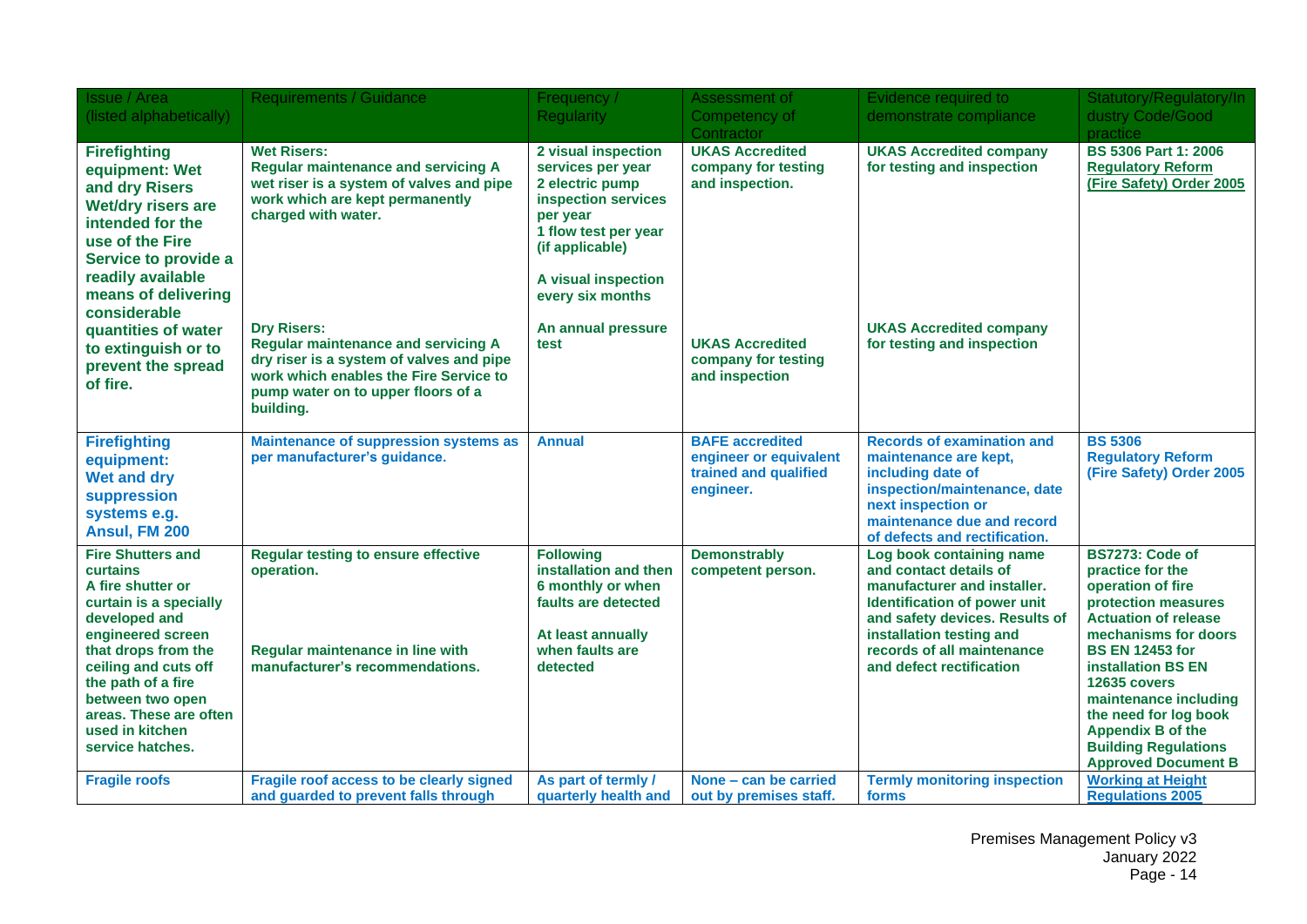| <b>Issue / Area</b><br>(listed alphabetically) | <b>Requirements / Guidance</b>                                                                                                                                                                                 | Frequency /<br><b>Regularity</b>            | Assessment of<br>Competency of<br>Contractor                                                                                                                                                        | Evidence required to<br>demonstrate compliance                                                                                                                                                                                                                                                                                 | Statutory/Regulatory/In<br>dustry Code/Good<br>practice                                                                                                                                                                                                                                       |
|------------------------------------------------|----------------------------------------------------------------------------------------------------------------------------------------------------------------------------------------------------------------|---------------------------------------------|-----------------------------------------------------------------------------------------------------------------------------------------------------------------------------------------------------|--------------------------------------------------------------------------------------------------------------------------------------------------------------------------------------------------------------------------------------------------------------------------------------------------------------------------------|-----------------------------------------------------------------------------------------------------------------------------------------------------------------------------------------------------------------------------------------------------------------------------------------------|
|                                                | them. Periodic inspection of signage<br>required.                                                                                                                                                              | safety inspection<br>regime.                |                                                                                                                                                                                                     |                                                                                                                                                                                                                                                                                                                                |                                                                                                                                                                                                                                                                                               |
| <b>Fuel Oil and biomass</b><br>storage         | Must be maintained in accordance with<br>the manufacturers' recommendations,                                                                                                                                   | <b>Annual</b>                               | <b>Ensure that service</b><br>technician has<br>demonstrable proof of<br>competency<br>appropriate to the<br>equipment / service<br>being maintained.                                               | <b>Records of examination and</b><br>maintenance are kept,<br>including date of inspection /<br>maintenance, date next<br>inspection or maintenance<br>due and record of defects and<br>rectification.                                                                                                                         | <b>The Control of Pollution</b><br>(Oil Storage) (England)<br><b>Requlations 2001</b><br><b>Guidance Note for the</b><br><b>Control of Pollution (Oil</b><br>Storage) (England)<br><b>Regulations 2001</b><br><b>Building and</b><br><b>Engineering Services</b><br><b>Association SFG/20</b> |
| <b>Gas appliances</b>                          | Must be maintained in accordance with<br>manufacturer's recommendations                                                                                                                                        | <b>Annual</b>                               | <b>Ensure that service</b><br>technician has<br>demonstrable proof of<br>competency i.e. a Gas<br>Safe card with credits<br>appropriate to the<br>equipment / service<br>being maintained           | <b>Records of examination and</b><br>maintenance are kept,<br>including date of<br>inspection/maintenance, date<br>next inspection or<br>maintenance due and record<br>of defects and rectification.<br><b>Service document should also</b><br>record the Gas Safe<br>registration of the technician<br>carrying out the work. | <b>Gas Safety (Installation</b><br>and Use) Regulations<br>1998 L56: Safety in the<br>installation and use of<br>gas systems and<br>appliances                                                                                                                                                |
| <b>Gas pipe work</b>                           | Safety inspections of internal gas pipe<br>work (including all ancillary equipment<br>including the pipes, valves, regulators,<br>boosters and compressors).<br>Tightness testing of internal gas pipe<br>work | <b>Annual</b><br>5 yearly                   | <b>Ensure that service</b><br>technician has<br>demonstrable proof of<br>competency                                                                                                                 | <b>Records of examination and</b><br>maintenance are kept                                                                                                                                                                                                                                                                      | <b>Gas Safety (Installation</b><br>and Use) Regulations<br>1998                                                                                                                                                                                                                               |
| <b>Gates (Automated)</b>                       | Site specific risk assessment<br>Regular maintenance as per<br>manufacturer's recommendations to<br>ensure safe operation, including all<br>safety devices.                                                    | <b>Before installation</b><br><b>Annual</b> | <b>Suitably competent</b><br>person / organisation.<br><b>For new installations</b><br>confirm that the<br>supplier will CE mark<br>the gate and issue you<br>a Declaration of<br><b>Conformity</b> | <b>Records of maintenance</b><br>including testing of<br>functioning of safety devices<br>fitted                                                                                                                                                                                                                               | <b>Supply of Machinery</b><br><b>(Safety) Regulations</b><br>2008<br>BS EN 12635:2002 -<br><b>Industrial, Commercial</b><br>and Garage Doors and<br><b>Gates - Installation and</b><br><b>Use</b><br><b>HSE Guidance</b>                                                                      |
| <b>Gym Equipment</b>                           | <b>Visual inspection of equipment</b>                                                                                                                                                                          | Prior to each use<br><b>Annual</b>          | <b>Qualified PE teachers</b>                                                                                                                                                                        | Log sheet or similar                                                                                                                                                                                                                                                                                                           | <b>BS1892 part II</b><br>1986/1991                                                                                                                                                                                                                                                            |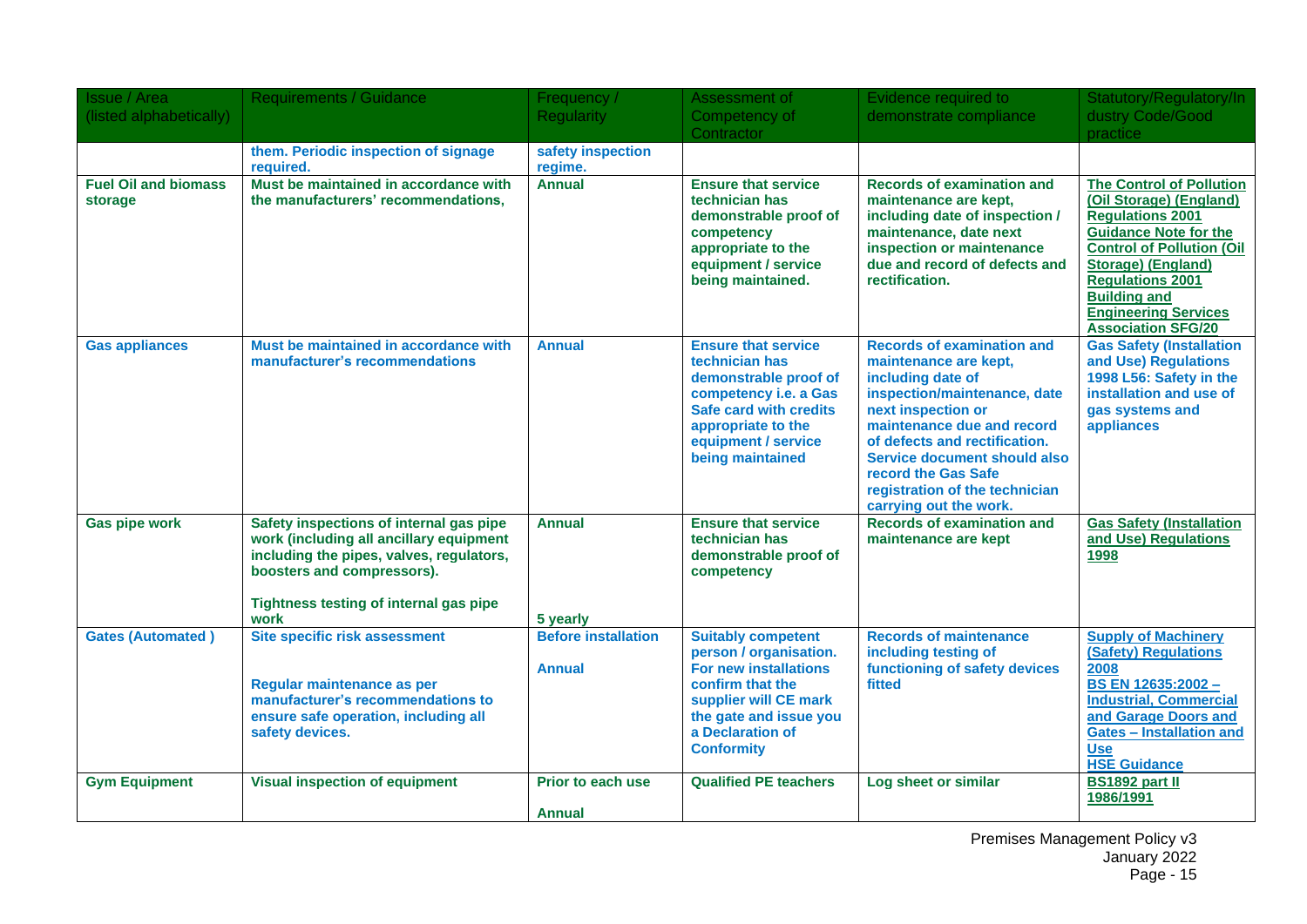| <b>Issue / Area</b><br>(listed alphabetically)                                                                                                                                                                     | <b>Requirements / Guidance</b>                                                                                                                                                                                                                                                                                                                                                                                                                                                                                                        | Frequency /<br><b>Regularity</b>                                                                                                                 | Assessment of<br>Competency of<br>Contractor                                                                                                                                                                                                                        | Evidence required to<br>demonstrate compliance                                                                                                                         | Statutory/Regulatory/In<br>dustry Code/Good<br>practice                                                                                                                                                                                            |
|--------------------------------------------------------------------------------------------------------------------------------------------------------------------------------------------------------------------|---------------------------------------------------------------------------------------------------------------------------------------------------------------------------------------------------------------------------------------------------------------------------------------------------------------------------------------------------------------------------------------------------------------------------------------------------------------------------------------------------------------------------------------|--------------------------------------------------------------------------------------------------------------------------------------------------|---------------------------------------------------------------------------------------------------------------------------------------------------------------------------------------------------------------------------------------------------------------------|------------------------------------------------------------------------------------------------------------------------------------------------------------------------|----------------------------------------------------------------------------------------------------------------------------------------------------------------------------------------------------------------------------------------------------|
|                                                                                                                                                                                                                    | To inspect and maintain all Gymnasium<br>Equipment to the standards required in<br><b>British Standard Specification BS1892</b><br>part II 1986/1991 To ensure that<br>equipment remains safe for use, but<br>also to prolong the life of equipment by<br>regular inspection and renewal of worn<br>parts.                                                                                                                                                                                                                            |                                                                                                                                                  | <b>Qualified to inspect to</b><br>the standard                                                                                                                                                                                                                      | A detailed inspection<br>$\bullet$<br>report, summarising any<br>faults and remedial action<br>required<br><b>Evidence of remedial</b><br>$\bullet$<br>works completed | "Safe Practice in<br><b>Physical Education and</b><br><b>School Sport" (section</b><br>3.6 and Appendix $20$ ) –<br><b>Association of Physical</b><br><b>Education</b><br>http://www.afpe.org.uk/                                                  |
| <b>Hydrotherapy and</b><br>swimming pools                                                                                                                                                                          | Maintained to the standards outlined in<br>"Treatment and quality standards for<br>pools and spas" published by the Pool<br><b>Water Treatment Advisory Group.</b>                                                                                                                                                                                                                                                                                                                                                                    | As per<br>manufacturers<br>requirements                                                                                                          | <b>Staff trained and</b><br>competent to handle<br>the chemicals<br>associated with the<br>pool treatment. Either<br>properly trained site<br>staff or outside<br>contractor.                                                                                       | <b>Records to be maintained and</b><br>kept for a minimum of 5 years.                                                                                                  | BS EN 15288 - 2:2008<br><b>Managing Health and</b><br><b>Safety in Swimming</b><br>Pools (HSG179)                                                                                                                                                  |
| <b>Intruder Alarm</b>                                                                                                                                                                                              | <b>Monitored inspection and testing</b><br>according to manufacturer's<br>guidelines                                                                                                                                                                                                                                                                                                                                                                                                                                                  | <b>6</b> monthly                                                                                                                                 | <b>Demonstrably</b><br>competent person or<br>contractor                                                                                                                                                                                                            | An inspection report<br>summarising any faults<br>and remedial action<br>required                                                                                      | <b>Electricity at Work</b><br><b>Regulations 1998 IEE</b><br><b>Wiring Regulations:</b><br><b>BS7671</b>                                                                                                                                           |
| <b>Lifts and lifting</b><br>equipment Lifting<br>equipment includes<br>any equipment used<br>at work for lifting or<br>lowering loads,<br>including attachments<br>used for anchoring,<br>fixing or supporting it. | Thorough examination of equipment<br>designed for the lifting of passengers<br>e.g. passenger lifts, patient hoists,<br>powered stair lifts, tail lifts on disabled<br>transport vehicles, window cleaning<br>cradles.<br><b>Thorough examination of equipment</b><br>designed for the lifting of goods/objects<br>only, e.g. scissor lifts, mobile elevating<br>work platforms, vehicle inspection<br>platform hoists, vehicle tail lifts, cranes,<br>fork lift trucks, lifting beams.<br><b>Thorough examination of all Lifting</b> | <b>Before using for the</b><br>first time and every<br><b>6 months</b><br><b>Before using for the</b><br>first time and every<br><b>6 months</b> | <b>Thorough inspection is</b><br>usually carried out by<br>someone other than the<br>person maintaining the<br>equipment, commonly<br>through an insurance<br>company.<br><b>Note: A thorough</b><br>inspection is not the<br>same thing as routine<br>maintenance. | <b>Written report containing date</b><br>of examination, date next<br>examination is due and a full<br>list of any defects found.                                      | <b>Lifting Operations and</b><br><b>Lifting Equipment</b><br><b>Regulations 1998</b><br>(LOLER)<br>"Guidelines on the<br>supplementary tests of<br>in-service lifts" - The<br><b>Safety Assessment</b><br><b>Federation (SAFed) and</b><br>the HSE |
|                                                                                                                                                                                                                    | accessories, regardless of whether they<br>are used to lift passengers or goods.<br><b>Lifting accessories are any components</b><br>to the main lifting structure that are<br>subject to wear and tear and the bearing<br>of a load and which are integral to the                                                                                                                                                                                                                                                                    | <b>Before using for the</b><br>first time and every<br>6 months                                                                                  |                                                                                                                                                                                                                                                                     |                                                                                                                                                                        |                                                                                                                                                                                                                                                    |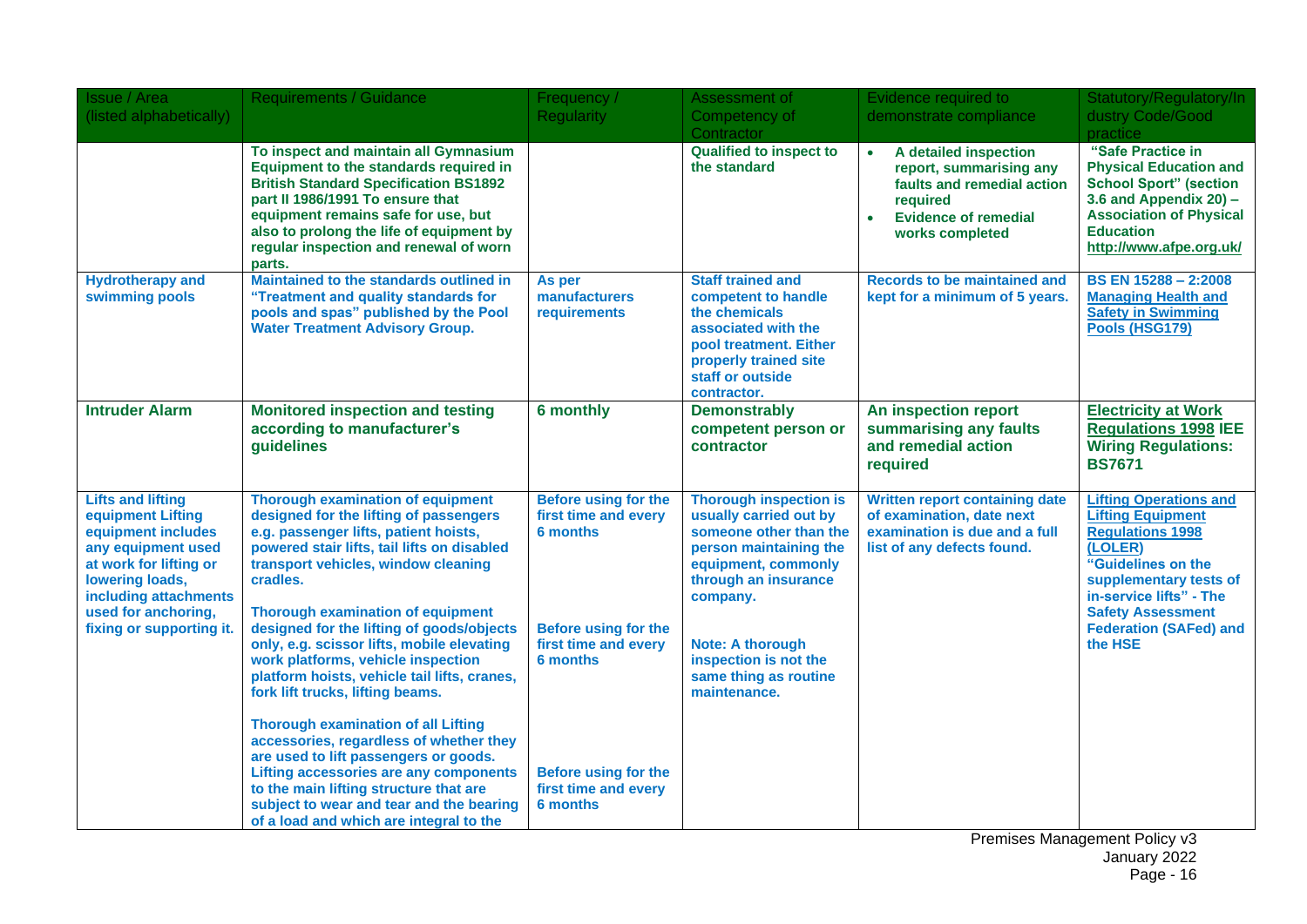| Issue / Area<br>(listed alphabetically)           | <b>Requirements / Guidance</b>                                                                                                                                                                                                                                                                                                                                                                                                                                                                                                                                                                                                                                                                                                                                                                                                                                              | Frequency<br><b>Regularity</b>                                                                                                                                                                                                      | Assessment of<br>Competency of<br>Contractor                                                                                                                                                                                | Evidence required to<br>demonstrate compliance                                                                                                     | Statutory/Regulatory/In<br>dustry Code/Good<br>practice                                                                    |
|---------------------------------------------------|-----------------------------------------------------------------------------------------------------------------------------------------------------------------------------------------------------------------------------------------------------------------------------------------------------------------------------------------------------------------------------------------------------------------------------------------------------------------------------------------------------------------------------------------------------------------------------------------------------------------------------------------------------------------------------------------------------------------------------------------------------------------------------------------------------------------------------------------------------------------------------|-------------------------------------------------------------------------------------------------------------------------------------------------------------------------------------------------------------------------------------|-----------------------------------------------------------------------------------------------------------------------------------------------------------------------------------------------------------------------------|----------------------------------------------------------------------------------------------------------------------------------------------------|----------------------------------------------------------------------------------------------------------------------------|
|                                                   | operation of the lifting equipment, e.g.<br>chains, slings, ropes, hooks, shackles,<br>eyebolts, fall arrest harness.<br><b>Full routine maintenance of equipment</b><br>designed for both the lifting of<br>passengers and goods according to<br>manufacturer's guidelines.<br><b>Supplementary tests for in-use</b><br>passenger and goods lifts are tests or<br>examinations called for by a 'Competent<br>Person' where concerns regarding the<br>condition of equipment arise following<br>thorough examination.<br>The requirement for supplementary<br>tests is determined on the basis of an<br>assessment of risks at the time of each<br>thorough examination. Supplementary<br>tests may include:<br><b>Testing of safety gear</b><br>Thorough overhaul and in-depth testing,<br>including the use of weights, to test<br>cables, breaking and motor efficiency. | Depending on the<br>equipment and the<br>manufacturer's<br>recommendations<br>this can be anything<br>from Quarterly to<br>annually<br>As determined by<br>the competent<br>person engaged to<br>carry out thorough<br>examination. | <b>Suitably qualified</b><br>mechanical engineer.<br><b>Thorough inspection is</b><br>usually carried out by<br>someone other than the<br>person maintaining the<br>equipment, commonly<br>through an insurance<br>company. | <b>Maintenance records showing</b><br>any defects and their<br>rectification.<br>Must be certificated and a<br>copy kept on site for<br>inspection |                                                                                                                            |
| <b>Lightning conductors</b>                       | Where fitted, the lightning conductor<br>installation must be checked for<br>damage and deterioration. The electrical<br>continuity of conductors, bonds and<br>joints require testing and the earth<br>resistance measured.                                                                                                                                                                                                                                                                                                                                                                                                                                                                                                                                                                                                                                                | 11 monthly                                                                                                                                                                                                                          | <b>Demonstrably</b><br>competent person.                                                                                                                                                                                    | <b>Issue of test compliance</b><br>sheet.                                                                                                          | Section 32 of BS6651-<br>"Protection of<br><b>Structures against</b><br>Lightning."                                        |
| <b>Mechanical Services</b><br>general maintenance | <b>Commission and maintain a system of</b><br>planned preventative maintenance to<br>ensure the correct functioning and<br>longevity of all equipment.                                                                                                                                                                                                                                                                                                                                                                                                                                                                                                                                                                                                                                                                                                                      | <b>Various</b>                                                                                                                                                                                                                      | <b>Commission and</b><br>maintain a system of<br>planned preventative<br>maintenance to ensure<br>the correct functioning                                                                                                   | <b>Records of maintenance are</b><br>kept, including date of<br>inspection / maintenance,<br>date next inspection or                               | <b>Building and</b><br><b>Engineering Services</b><br><b>Association SFG/20</b><br>(standard maintenance<br>specification) |

Premises Management Policy v3 January 2022 Page - 17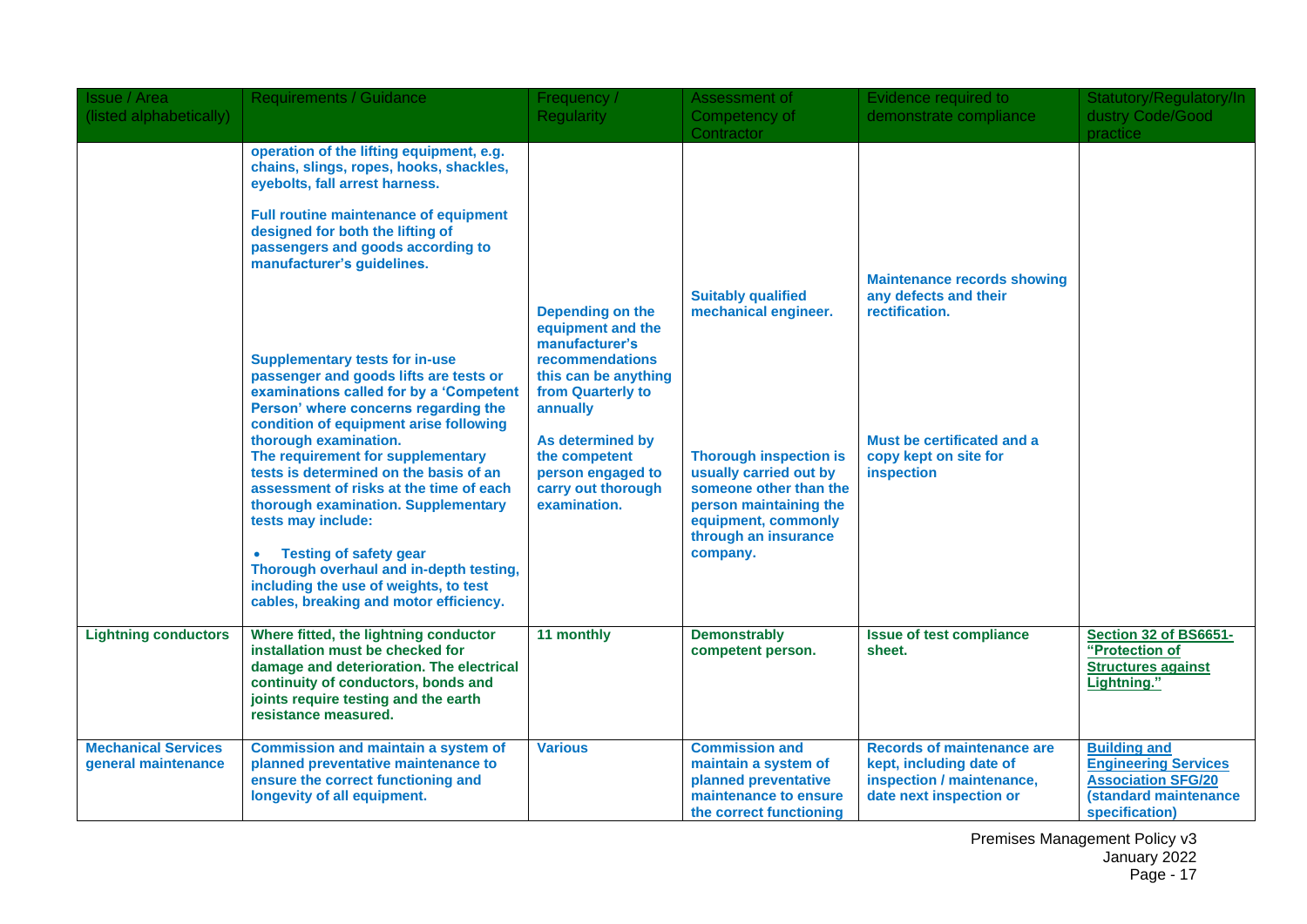| <b>Issue / Area</b>            | <b>Requirements / Guidance</b>         | Frequency /            | Assessment of                                       | Evidence required to                                      | Statutory/Regulatory/In                             |
|--------------------------------|----------------------------------------|------------------------|-----------------------------------------------------|-----------------------------------------------------------|-----------------------------------------------------|
| (listed alphabetically)        |                                        | <b>Regularity</b>      | Competency of                                       | demonstrate compliance                                    | dustry Code/Good                                    |
|                                |                                        |                        | Contractor                                          |                                                           | practice                                            |
|                                |                                        |                        | and longevity of all                                | maintenance due and record                                |                                                     |
|                                |                                        |                        | equipment.                                          | of defects and rectification.                             |                                                     |
| <b>Playground</b><br>equipment | <b>Visual inspection</b>               | <b>Daily</b>           | No specific training<br>required and can be         | None required, but could be<br>recorded in an opening and | <b>EN: 1176 (play</b><br>equipment).                |
|                                |                                        |                        | carried out by premises                             | closing book if school follows                            | <b>EN: 1177 (safety</b>                             |
|                                |                                        |                        | staff.                                              | this good practice.                                       | surfacing                                           |
|                                |                                        |                        |                                                     |                                                           |                                                     |
|                                |                                        |                        |                                                     | <b>Weekly inspection monitoring</b>                       |                                                     |
|                                | Documented visual (routine) inspection | <b>Weekly</b>          | <b>No specific training</b>                         | form                                                      |                                                     |
|                                |                                        |                        | required and can be                                 |                                                           |                                                     |
|                                |                                        |                        | carried out by premises                             |                                                           |                                                     |
|                                |                                        |                        | staff, but an RPII                                  |                                                           |                                                     |
|                                |                                        |                        | <b>Outdoor Routine</b>                              |                                                           |                                                     |
|                                |                                        |                        | qualification is<br>desirable.                      | <b>Quarterly monitoring</b>                               |                                                     |
|                                | <b>Interim inspections</b>             |                        |                                                     | inspection form.                                          |                                                     |
|                                |                                        | Quarterly              | Can be carried out by                               |                                                           |                                                     |
|                                |                                        |                        | premises staff with RPII                            |                                                           |                                                     |
|                                |                                        |                        | <b>Registered Outdoor</b>                           |                                                           |                                                     |
|                                |                                        |                        | <b>Operational Inspector</b><br>training            |                                                           |                                                     |
|                                |                                        |                        | (recommended) or                                    |                                                           |                                                     |
|                                |                                        |                        | similarly qualified                                 |                                                           |                                                     |
|                                |                                        |                        | contractor.                                         | A detailed inspection report                              |                                                     |
|                                | Annual inspection and assessment       |                        |                                                     | summarising any faults and                                |                                                     |
|                                |                                        | <b>Annual</b>          | <b>RPII Outdoor Annual</b>                          | remedial action required                                  |                                                     |
|                                |                                        |                        | <b>Registered Certified</b><br>inspectors.          | <b>Evidence of remedial works</b>                         |                                                     |
|                                |                                        |                        |                                                     | completed                                                 |                                                     |
|                                | <b>Maintenance to be carried out</b>   |                        |                                                     |                                                           |                                                     |
|                                |                                        |                        |                                                     |                                                           |                                                     |
|                                |                                        | <b>Annual and when</b> | <b>Competent contractor,</b><br>e.g. from equipment |                                                           |                                                     |
|                                |                                        | required               | supplier/installer.                                 |                                                           |                                                     |
| <b>Pottery kilns</b>           | Annual inspection and maintenance as   | <b>Annual</b>          | <b>NICEEC</b> accredited<br>$\bullet$               | Date of test and name of                                  | <b>Gas Safety (Installation</b>                     |
|                                | per manufacturer's instructions        |                        | contractor for                                      | tester. The record must show                              | and Use) Regulations                                |
|                                |                                        |                        | electric kilns.                                     | actual measured test values                               | <b>1998 Electricity at Work</b>                     |
|                                |                                        |                        | <b>Gas Safe</b><br>$\bullet$                        | of earth continuity and<br>insulation resistance. Actual  | <b>Regulations 1998</b><br><b>BS7671 IEE Wiring</b> |
|                                |                                        |                        | accredited<br>contractor for gas                    | current drawn is also a useful                            | <b>Regulations Provision</b>                        |
|                                |                                        |                        | kilns (these are not                                | measurement to record.                                    | and Use of Work                                     |

Premises Management Policy v3 January 2022 Page - 18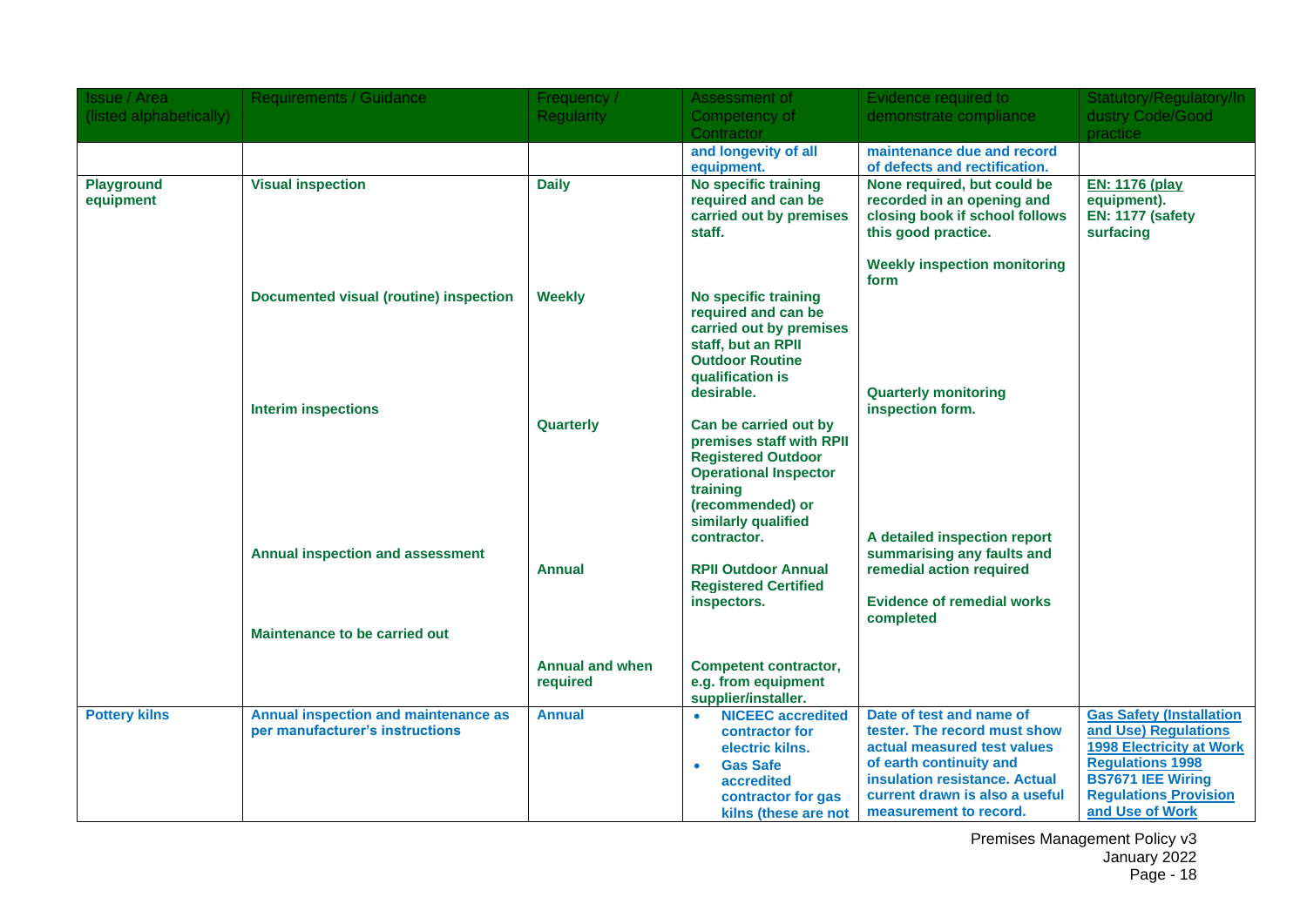| <b>Issue / Area</b>                                              | <b>Requirements / Guidance</b>                                                                                                                                                                                                                                                                                                                                                                                    | Frequency /                                                               | Assessment of                                                                                                                                                                                                               | Evidence required to                                                                                                                                                                                                                                        | Statutory/Regulatory/In                                                                                                      |
|------------------------------------------------------------------|-------------------------------------------------------------------------------------------------------------------------------------------------------------------------------------------------------------------------------------------------------------------------------------------------------------------------------------------------------------------------------------------------------------------|---------------------------------------------------------------------------|-----------------------------------------------------------------------------------------------------------------------------------------------------------------------------------------------------------------------------|-------------------------------------------------------------------------------------------------------------------------------------------------------------------------------------------------------------------------------------------------------------|------------------------------------------------------------------------------------------------------------------------------|
| (listed alphabetically)                                          |                                                                                                                                                                                                                                                                                                                                                                                                                   | <b>Regularity</b>                                                         | Competency of<br>Contractor                                                                                                                                                                                                 | demonstrate compliance                                                                                                                                                                                                                                      | dustry Code/Good<br>practice                                                                                                 |
|                                                                  |                                                                                                                                                                                                                                                                                                                                                                                                                   |                                                                           | recommended for<br>use in schools)                                                                                                                                                                                          |                                                                                                                                                                                                                                                             | <b>Equipment Regulations</b><br><b>1998 (PUWER)</b>                                                                          |
| <b>Pressure</b><br><b>vessels</b>                                | Ensure that the system undergoes<br>through examination according to a<br>written scheme.<br><b>Examples of pressure vessels include</b><br>expansion valves on gas boilers, steam<br>ovens / pressure cookers, compressors<br>and portable hot water/steam cleaning<br>unit fitted with pressure vessel.<br>Implement a suitable maintenance<br>scheme for the system according to<br>manufacturer's guidelines. | <b>Annual</b><br>At least annually<br>and as necessary.                   | <b>Thorough inspection is</b><br>usually carried out by<br>someone other than the<br>person maintaining the<br>equipment, commonly<br>through an insurance<br>company.<br><b>Suitably qualified</b><br>mechanical engineer. | <b>Records of examination and</b><br>maintenance are kept,<br>including date of<br>inspection/maintenance, date<br>next inspection or<br>maintenance due and record<br>of defects and rectification.                                                        | <b>The Pressure Systems</b><br><b>Regulations 2000</b>                                                                       |
| <b>Roller shutters</b><br>(see also fire<br>shutters)            | Regular maintenance in line with the<br>manufacturers recommendations                                                                                                                                                                                                                                                                                                                                             | At least annually                                                         | <b>Demonstrably</b><br>competent person.                                                                                                                                                                                    | Log book containing name<br>and contact details of<br>manufacturer and installer.<br><b>Identification of power unit</b><br>and safety devices.<br><b>Results of installation testing</b><br>and records of all<br>maintenance and defect<br>rectification. | <b>BS EN 12453 for</b><br><b>installation BS EN</b><br><b>12635 covers</b><br>maintenance including<br>the need for log book |
| <b>Tables (particularly</b><br>centre fold ones such<br>as SICO) | Regular maintenance according to<br>manufacturer's recommendation.<br>Training for staff operating tables                                                                                                                                                                                                                                                                                                         | <b>Annual</b>                                                             | <b>Serviced by</b><br>contractor's trained<br>staff.                                                                                                                                                                        | <b>Maintenance records showing</b><br>date of maintenance and any<br>defects and their rectification.                                                                                                                                                       | <b>Provision and Use of</b><br><b>Work Equipment</b><br><b>Regulations 1998</b><br>(PUWER)                                   |
| <b>Tree Safety and</b><br>grounds maintenance                    | <b>Regular visual inspection to identify</b><br>broken/dead branches, especially after<br>high winds.                                                                                                                                                                                                                                                                                                             | <b>Annual, and after</b><br>high winds                                    | None - suitable<br>premises staff.                                                                                                                                                                                          | <b>Records of maintenance</b><br>$\bullet$<br>activity.<br><b>Record of tree</b><br>inspections including                                                                                                                                                   | <b>Compliant with BS7370</b>                                                                                                 |
|                                                                  | Maintenance regime to be in place for<br>all surfaces and features.<br><b>Tree Survey</b>                                                                                                                                                                                                                                                                                                                         | <b>Every 3 years</b>                                                      | <b>Qualified arboricultural</b><br>contractor.<br><b>Demonstrably</b>                                                                                                                                                       | date of survey, results,<br>list of recommended<br>actions and dates works<br>completed.                                                                                                                                                                    |                                                                                                                              |
| <b>Water hygiene:</b><br><b>Risk assessment</b>                  | Water Hygiene risk assessment carried<br>out and reviewed.                                                                                                                                                                                                                                                                                                                                                        | <b>Various</b><br>Every 2 years or<br>when there is<br>significant change | competent person.<br><b>Assessor should have</b><br>suitable experience and<br>training, e.g. Legionella                                                                                                                    | Legionella risk assessment<br>including asset register of<br>components and schematic                                                                                                                                                                       | The control of<br>Legionella bacteria in<br>water systems L8                                                                 |

Premises Management Policy v3 January 2022 Page - 19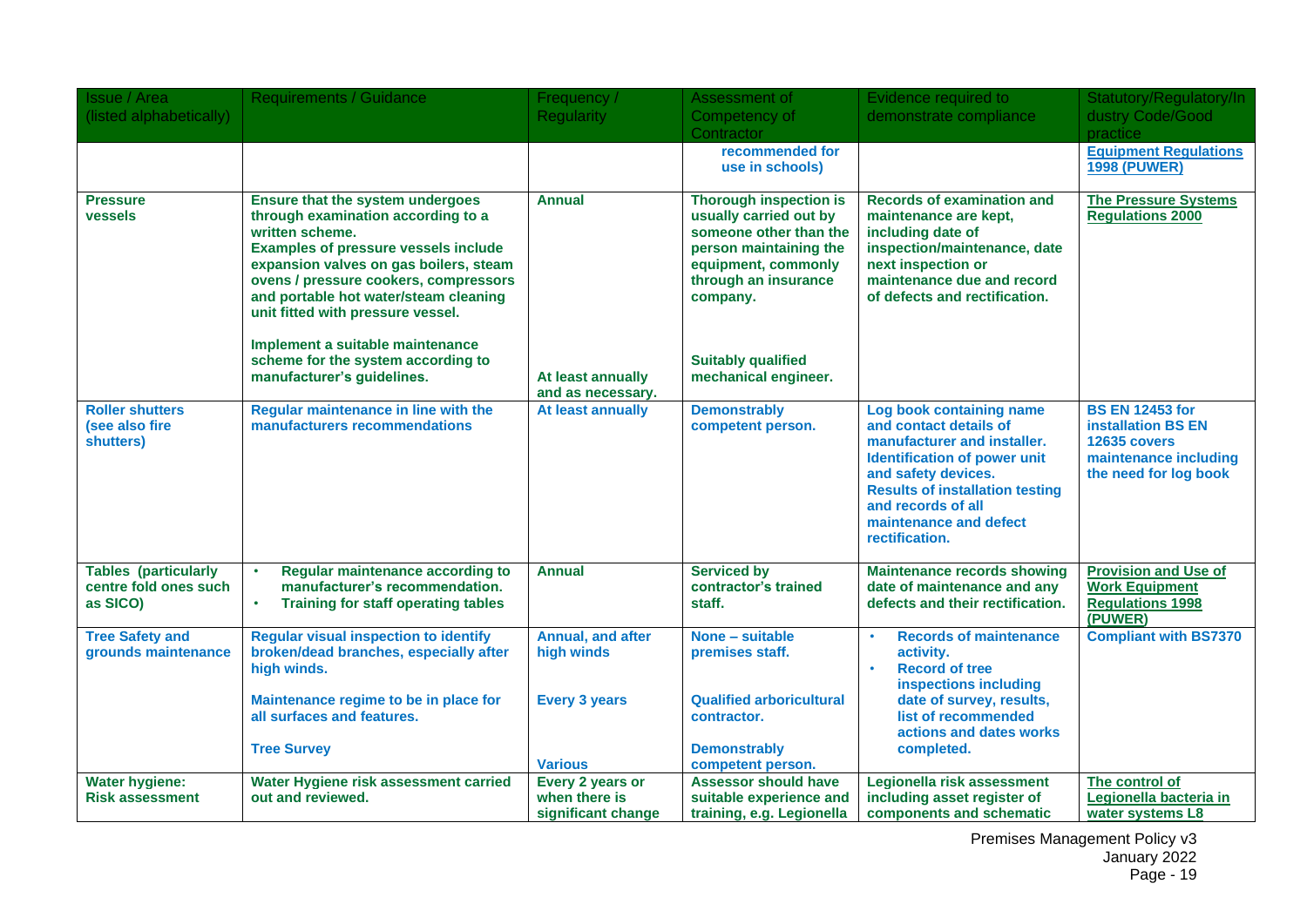| <b>Issue / Area</b>                                                                           | <b>Requirements / Guidance</b>                                                                                                                                                                                                                                  | Frequency /                                                                                                                                             | Assessment of                                                                                                                                                                    | Evidence required to                                                                                                                                                                                                                                 | Statutory/Regulatory/In                                                                                                                           |
|-----------------------------------------------------------------------------------------------|-----------------------------------------------------------------------------------------------------------------------------------------------------------------------------------------------------------------------------------------------------------------|---------------------------------------------------------------------------------------------------------------------------------------------------------|----------------------------------------------------------------------------------------------------------------------------------------------------------------------------------|------------------------------------------------------------------------------------------------------------------------------------------------------------------------------------------------------------------------------------------------------|---------------------------------------------------------------------------------------------------------------------------------------------------|
| (listed alphabetically)                                                                       |                                                                                                                                                                                                                                                                 | <b>Regularity</b>                                                                                                                                       | Competency of                                                                                                                                                                    | demonstrate compliance                                                                                                                                                                                                                               | dustry Code/Good                                                                                                                                  |
|                                                                                               |                                                                                                                                                                                                                                                                 |                                                                                                                                                         | Contractor                                                                                                                                                                       |                                                                                                                                                                                                                                                      | practice                                                                                                                                          |
|                                                                                               |                                                                                                                                                                                                                                                                 | to the system or use<br>of the building.                                                                                                                | <b>Control Association</b><br>registered                                                                                                                                         | diagram of the system.<br><b>Identification of likely risks</b><br>and measures to<br>reduce/control the hazard.                                                                                                                                     |                                                                                                                                                   |
| <b>Water hygiene:</b><br>testing and<br>precautions                                           | Flush through of little used outlets.<br><b>Temperature testing of hot and cold</b><br>stored water systems.<br>De-scaling of shower heads.<br>Supply temperature check.<br>Sampling and chlorination of system<br>and regular routine maintenance<br>required. | <b>Weekly</b><br><b>Monthly</b><br><b>Quarterly</b><br>6 monthly<br><b>Annual</b>                                                                       | <b>Weekly, monthly and</b><br>quarterly, trained<br>premises staff<br><b>Suitably qualified</b><br>contractor e.g.<br><b>Legionella Control</b><br><b>Association registered</b> | <b>Log book containing records</b><br>of tests including dates and<br>remedial actions where tests<br>are outside accepted<br>parameters                                                                                                             | The control of<br>Legionella bacteria in<br>water systems L8                                                                                      |
| <b>Water hygiene:</b><br><b>Thermostatic Mixing</b><br>valves on water<br>outlets and showers | In service safety check to be carried out<br>to check whether any deterioration has<br>occurred in the performance of the<br><b>Thermostatic Mixing Valve (TMV).</b><br><b>Maintenance of all Thermostatic Mixing</b><br>Valves.                                | 6 monthly<br><b>Annual or following</b><br>identification of a<br>fault.                                                                                | <b>Servicing should only</b><br>be undertaken by a<br>competent engineer or<br>plumber.                                                                                          | <b>Maintenance record showing</b><br>date of maintenance and any<br>defects and their rectification.                                                                                                                                                 | <b>Provision and Use of</b><br><b>Work Equipment</b><br><b>Regulations 1998</b><br>(PUWER)                                                        |
| <b>Water and surface</b><br><b>Temperature</b>                                                | Heat emitters and exposed surfaces of<br>pipe work not to exceed regulation<br>temperatures.                                                                                                                                                                    | <b>Annual</b>                                                                                                                                           | <b>Demonstrably</b><br>competent person.                                                                                                                                         | <b>Records of maintenance</b><br>activity.                                                                                                                                                                                                           | <b>Building Bulletin 87:</b><br><b>Guidelines for</b><br><b>Environmental Design</b><br>in School                                                 |
| <b>Working at Height:</b><br><b>Ladders</b>                                                   | Ladders should be inspected before use<br>and at regular intervals according to the<br>manufacturer's instructions                                                                                                                                              | <b>Annual</b>                                                                                                                                           | <b>Demonstrably</b><br>competent person.                                                                                                                                         | Periodic visual inspection of<br>ladders should be recorded<br>including date, person<br>inspecting. Any defects and<br>record of repair or<br>destruction. Ladders should<br>be easily identifiable, e.g.<br>through the use of inspection<br>tags. | <b>Working at Height</b><br><b>Regulations 2005</b><br><b>Provision and Use of</b><br><b>Work Equipment</b><br><b>Regulations 1998</b><br>(PUWER) |
| <b>Working at Height:</b><br><b>Scaffold Access</b><br><b>towers</b>                          | Inspection after assembly in any<br>$\bullet$<br>position<br>Maintenance and inspection as per<br>$\bullet$<br>manufacturer's recommendations                                                                                                                   | <b>After assembly</b><br>and before first<br><b>use</b><br><b>After any event</b><br>that may affect<br>stability e.g.<br>vehicle strike,<br>high winds | <b>Erected and inspected</b><br>by trained person<br>(PASMA Trained or<br>similar) hired towers to<br>be assembled by hire<br>company if no trained<br>person available.         | <b>Records of inspections to be</b><br>kept at least until next<br>inspection.                                                                                                                                                                       | <b>Working at Height</b><br><b>Regulations 2005</b><br><b>Provision and Use of</b><br><b>Work Equipment</b><br><b>Regulations 1998</b><br>(PUWER) |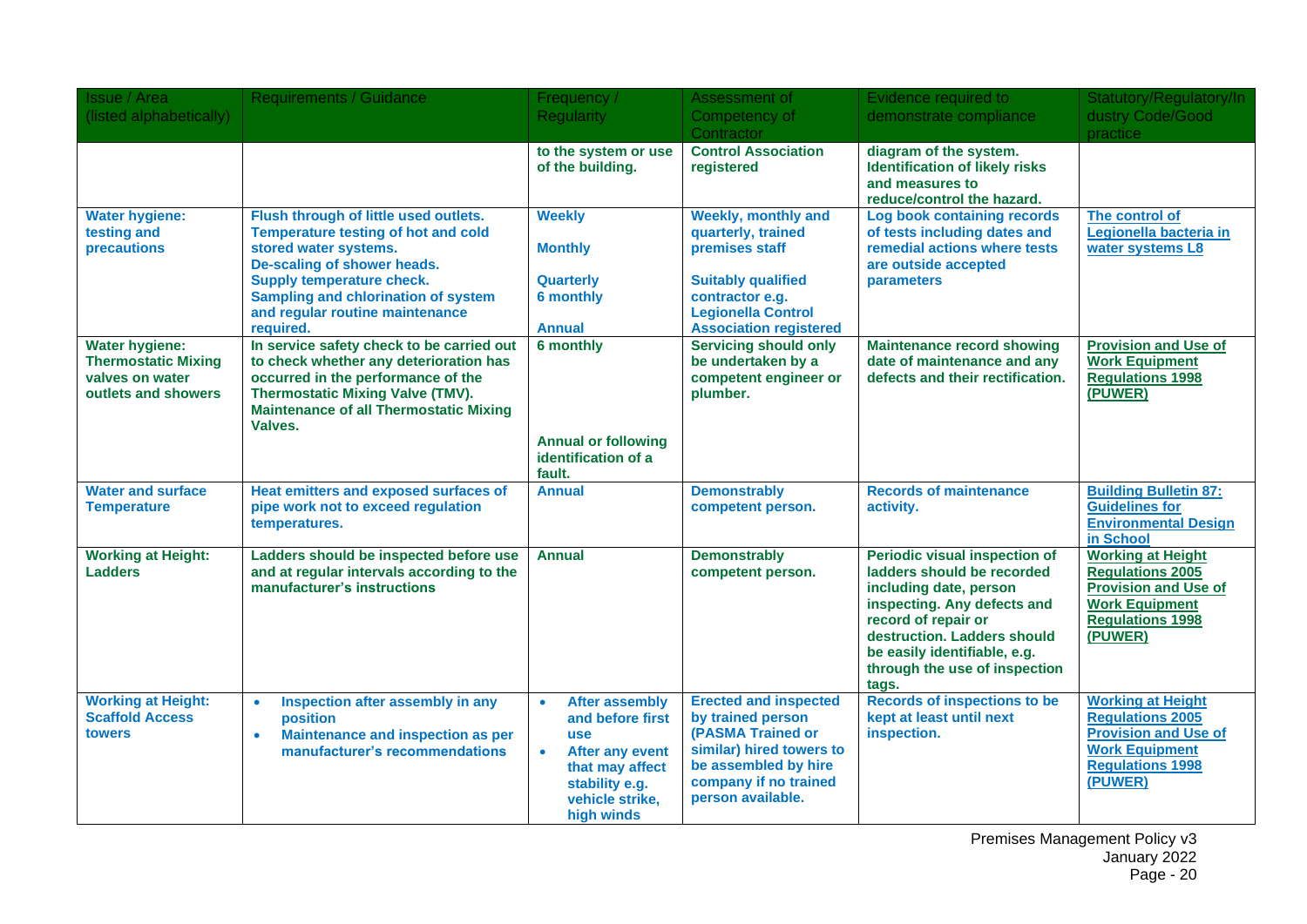| <b>Issue / Area</b><br>(listed alphabetically)                                                                   | <b>Requirements / Guidance</b>                                                                                                                                                                                                                                                                                     | Frequency /<br><b>Regularity</b>                    | Assessment of<br>Competency of<br>Contractor                                                                | Evidence required to<br>demonstrate compliance                                                                                                                                 | Statutory/Regulatory/In<br>dustry Code/Good<br>practice                                                                                                                                                                                                                                        |
|------------------------------------------------------------------------------------------------------------------|--------------------------------------------------------------------------------------------------------------------------------------------------------------------------------------------------------------------------------------------------------------------------------------------------------------------|-----------------------------------------------------|-------------------------------------------------------------------------------------------------------------|--------------------------------------------------------------------------------------------------------------------------------------------------------------------------------|------------------------------------------------------------------------------------------------------------------------------------------------------------------------------------------------------------------------------------------------------------------------------------------------|
|                                                                                                                  |                                                                                                                                                                                                                                                                                                                    | <b>Every 7 days</b><br>$\bullet$<br>whilst erected. |                                                                                                             |                                                                                                                                                                                |                                                                                                                                                                                                                                                                                                |
| <b>Working at Height:</b><br><b>Guard rails</b>                                                                  | Must be properly inspected and<br>maintained.                                                                                                                                                                                                                                                                      | <b>Annually</b>                                     | <b>Demonstrably</b><br>competent person.                                                                    | <b>Records Kept</b>                                                                                                                                                            | <b>Working at Height</b><br><b>Regulations 2005</b>                                                                                                                                                                                                                                            |
| <b>Working at Height:</b><br><b>Fall arrest and fall</b><br>restraint systems (see<br>also lifting<br>equipment) | <b>Visual inspection of harnesses, cables</b><br>and eye bolts. Users must be properly<br>trained, closely supervised and rescue<br>procedures must be in place.<br>Must be properly inspected and<br>maintained including thorough<br>examination.                                                                | <b>Prior to each use</b><br>6 monthly               | By trained user.<br><b>Demonstrably</b><br>competent and<br>independent person for<br>thorough inspections. | <b>Records kept including</b><br>thorough inspections                                                                                                                          | <b>BS EN 365:2004 BS</b><br>6037-1-2003, EN 1808<br><b>Working at Height</b><br><b>Requlations 2005</b><br><b>Lifting Operations and</b><br><b>Lifting Equipment</b><br><b>Regulations 1998</b><br>(LOLER) Provision and<br><b>Use of Work Equipment</b><br><b>Regulations 1998</b><br>(PUWER) |
| Other equipment<br><b>Ground heat source</b><br>pumps Sewage<br>pumps                                            | Unless otherwise specified all<br>equipment should be maintained as per<br>manufacturers/installers<br>recommendations and records kept of<br>this maintenance including date of visit,<br>name of person carrying out<br>maintenance, details of maintenance<br>carried out and any remedial work<br>carried out. | As advised by<br>manufacturer                       | <b>Suitably competent</b><br>person.                                                                        | Date of visit, name of person<br>carrying out maintenance,<br>details of maintenance carried<br>out and any remedial work<br>required. Evidence of<br>remedial work completed. | <b>Building and</b><br><b>Engineering Services</b><br><b>Association SFG/20</b><br>(standard maintenance<br>specification) Provision<br>and Use of Work<br><b>Equipment Regulations</b><br><b>1998 (PUWER)</b>                                                                                 |